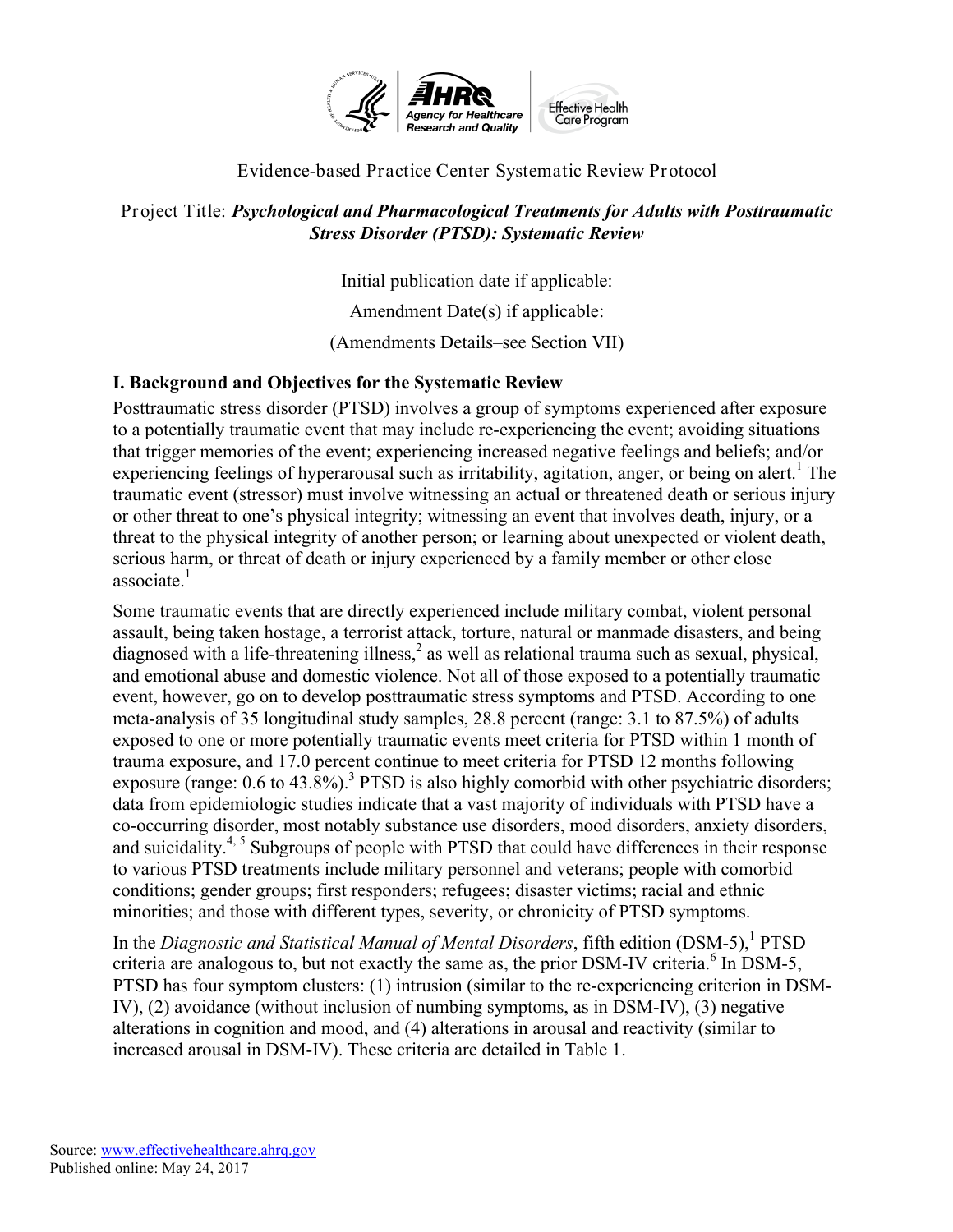| <b>DSM-IV Criterion</b>                                                                                                                                                                                                                                                                                                                                                                                                                                           | <b>DSM-5 Criterion</b>                                                                                                                                                                                                                                                                                                                                                                                                                                                                                                           | Summary of Major<br>Changes in DSM-5                                                                                                                      |
|-------------------------------------------------------------------------------------------------------------------------------------------------------------------------------------------------------------------------------------------------------------------------------------------------------------------------------------------------------------------------------------------------------------------------------------------------------------------|----------------------------------------------------------------------------------------------------------------------------------------------------------------------------------------------------------------------------------------------------------------------------------------------------------------------------------------------------------------------------------------------------------------------------------------------------------------------------------------------------------------------------------|-----------------------------------------------------------------------------------------------------------------------------------------------------------|
| Criterion A: Traumatic event that<br>involved:<br>• actual or threatened death,<br>• serious injury, OR<br>• threat to physical integrity<br><b>AND</b><br>Intense response of fear,<br>helplessness, or horror                                                                                                                                                                                                                                                   | Criterion A: Traumatic event as defined by:<br>direct exposure to,<br>• witnessing indirectly (by learning a close<br>friend or close relative was exposed), OR<br>repeated/extreme indirect exposure in the<br>course of professional job (not through<br>media)                                                                                                                                                                                                                                                                | • Changes to wording<br>of traumatic event<br>exposure<br>specification<br>• DROPPED Intense<br>response of fear,<br>helplessness, or<br>horror criterion |
| Criterion B: Re-experiencing<br>symptoms (1 or more):<br>• Intrusive recollections of events<br>• Recurrent distressing dreams of<br>the event<br>• Acting or feeling as if the<br>traumatic event were recurring<br>• Distress at internal or external<br>reminders of the trauma<br>• Physiological reaction to internal<br>or external reminders                                                                                                               | Criterion B: Intrusion symptoms (1 or more):<br>• Recurrent, intrusive memories<br>• Traumatic nightmares<br>• Flashbacks<br>Intense/prolonged distress after exposure<br>Physiological reactivity upon exposure to<br>cues                                                                                                                                                                                                                                                                                                      | • New title of<br>criterion<br>• Changes to wording<br>of criterion                                                                                       |
| Criterion C: Persistent avoidance and<br>numbing (3 or more):<br>• Avoidance of thoughts, feelings,<br>or conversations associated with<br>trauma<br>• Avoidance of activities, places, or<br>people that arouse recollections of<br>trauma<br>• Failure to recall an important<br>aspect of trauma<br>• Loss of interest or participation in<br>significant activities<br>• Detachment from others<br>• Restricted range of affect<br>• Lost sense of the future | Criterion C: Persistent effortful avoidance of<br>distressing trauma-related stimuli (1 or more):<br>• Trauma-related thoughts/feelings<br>Trauma-related external reminders<br>Criterion D: Negative cognitions/mood (2 of<br>7)<br>Inability to recall key features of the<br>trauma<br>• Negative beliefs about oneself, the world<br>• Distorted blame of self, others<br>• Persistent negative trauma-related<br>emotions<br>Diminished interest<br>• Feeling alienated,<br>detachment/estrangement<br>• Constricted affect | • Split avoidance and<br>negative sequelae<br>into 2 criteria<br>• Changes to wording<br>of specific criterion                                            |

## **Table 1. Diagnostic criteria for PTSD**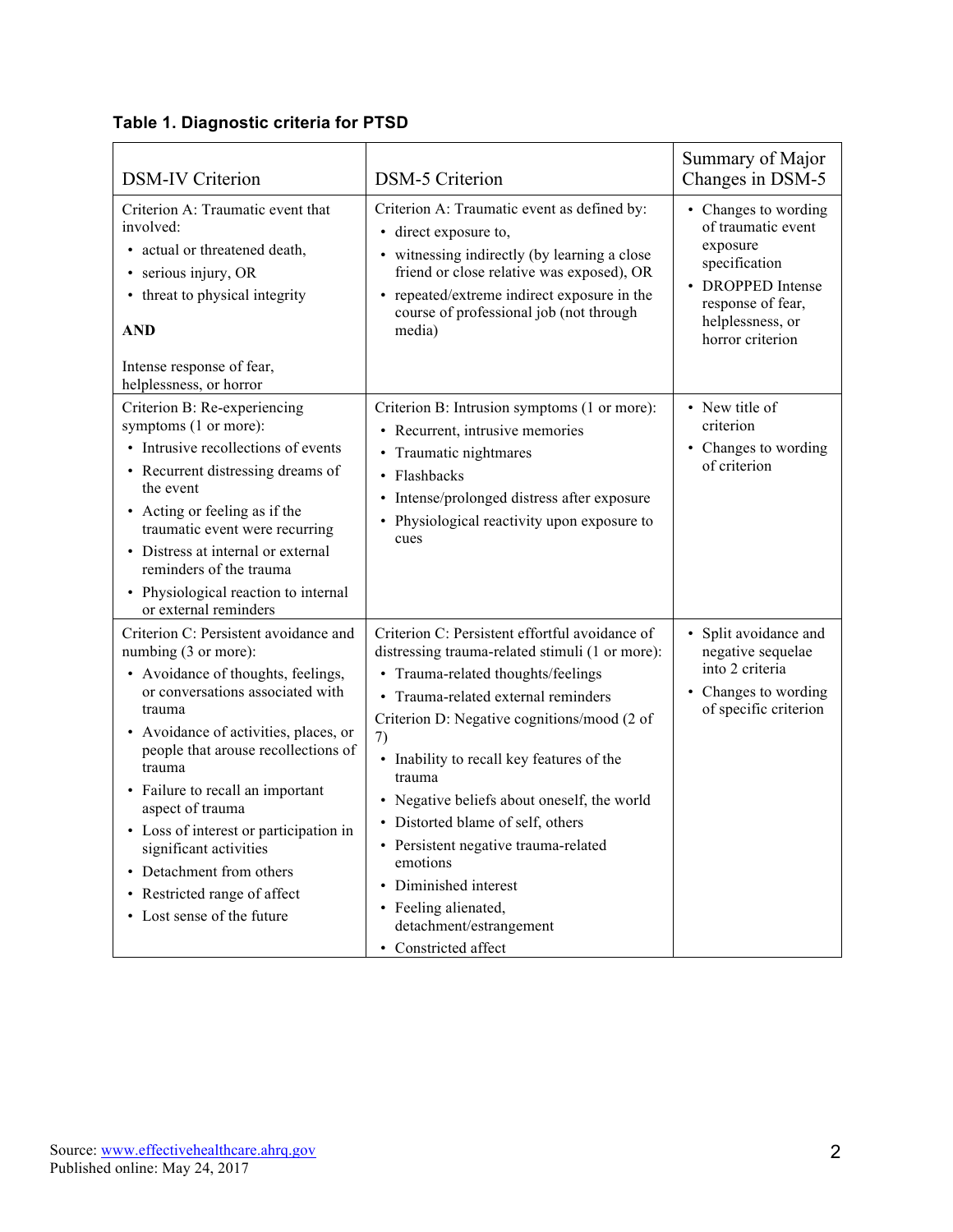| <b>DSM-IV Criterion</b>                                                                                                                                                                                                            | <b>DSM-5</b> Criterion                                                                                                                                                                                                                                              | Summary of Major<br>Changes in DSM-5                                                                                     |
|------------------------------------------------------------------------------------------------------------------------------------------------------------------------------------------------------------------------------------|---------------------------------------------------------------------------------------------------------------------------------------------------------------------------------------------------------------------------------------------------------------------|--------------------------------------------------------------------------------------------------------------------------|
| Criterion D: Hyperarousal (2 or<br>more):<br>Difficulty falling or staying asleep<br>$\bullet$<br>Irritability or outburst of anger<br>$\bullet$<br>Difficulty concentrating<br>• Hypervigilance<br>• Exaggerated startle response | Criterion E: Alterations in arousal and<br>reactivity (2 or more):<br>• Irritable or aggressive behavior<br>• Self-destructive/reckless behavior<br>Hypervigilance<br>Exaggerated startle response<br>• Problems in concentration<br>Sleep disturbance<br>$\bullet$ | • New title of criterion<br>• Changes to wording<br>of criterion<br>Added self-<br>٠<br>destructive/reckless<br>behavior |
| Criterion E: Duration of disturbance<br>• Duration of disturbance symptoms<br>is more than 1 month                                                                                                                                 | Criterion F: Duration of disturbance<br>• Duration of disturbance symptoms is more<br>than 1 month                                                                                                                                                                  | None                                                                                                                     |
| Criterion F: Clinically significant<br>distress or impairment<br>• Duration of disturbance symptoms<br>is more than 1 month                                                                                                        | Criterion G: Clinically significant distress or<br>impairment<br>Duration of disturbance symptoms is more<br>than 1 month                                                                                                                                           | None                                                                                                                     |
| Criterion G: Exclusion criteria<br>• Symptoms are not due to<br>medication, substance use, or<br>other illness                                                                                                                     | Criterion H: Exclusion criteria<br>Symptoms are not due to medication,<br>substance use, or other illness                                                                                                                                                           | None                                                                                                                     |

**Table 1. Diagnostic criteria for PTSD (continued)**

DSM-IV = *Diagnostic and Statistical Manual of Mental Disorders*, 4th Edition; DSM-5 = *Diagnostic and Statistical Manual of Mental Disorders*, 5th Edition; PTSD = posttraumatic stress disorder.

## **Prevalence of PTSD**

The National Comorbidity Survey—Replication conducted between 2001 and 2003 estimated lifetime prevalence of PTSD among adults in the United States to be 6.8 percent (9.7% in women and 3.4% in men) and current (12-month) prevalence to be 3.6 percent (5.2% in women and 1.8% in men).<sup>7</sup> Military personnel are at elevated risk for exposure to trauma and, thus, at elevated risk for a PTSD diagnosis. Estimates from the National Vietnam Veterans Readjustment Survey found a lifetime PTSD prevalence estimate of 18.7 percent and a current PTSD prevalence estimate of 9.1 percent<sup>7</sup> among Vietnam veterans. Surveys of military personnel returning from operations in Afghanistan and Iraq have yielded a wide range of estimates—for example, 12.6 percent of U.S. men who fought in Iraq and 6.2 percent of U.S. men who fought in Afghanistan.

#### **Burden of PTSD**

The public health importance of this investigation is paramount because PTSD is associated with significant social, personal, and economic costs.<sup>8</sup> People affected by PTSD have high rates of psychiatric comorbidity; have problems with functioning (e.g., family, work, social); and tend to suffer adverse consequences such as difficulties with educational attainment, work earnings, marriage attainment, and child rearing over the life course.<sup>8</sup>Almost half (42.6%) of adults with PTSD do not get mental health treatment. Among those who do, only 40.4 percent get minimally adequate treatment: defined by evidence-based guidelines as receiving either appropriate pharmacotherapy for 2 or more months for the focal disorder plus more than four visits to any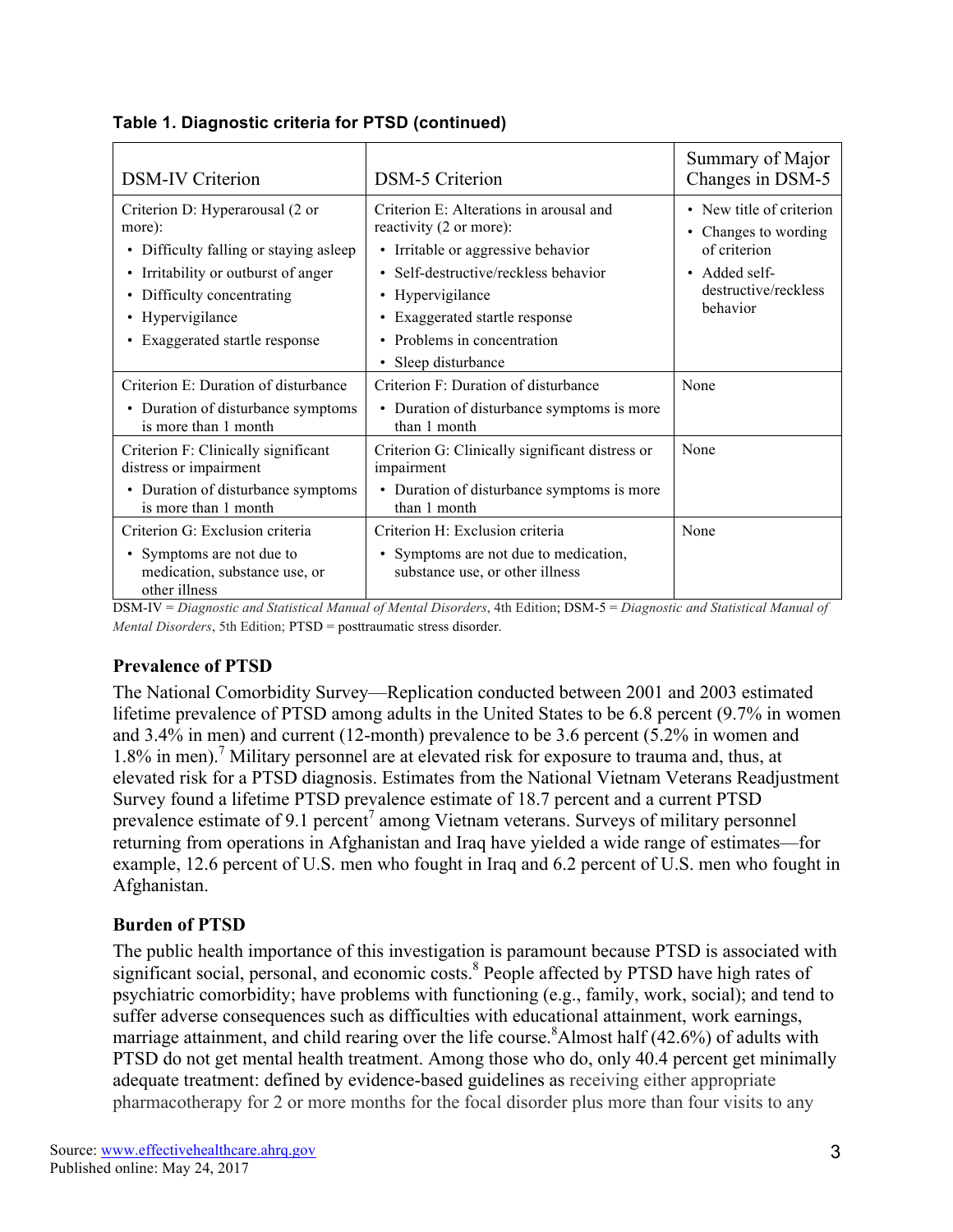type of physician or eight or more psychotherapy visits with any health care or human services professional lasting an average of 30 minutes or more. <sup>9</sup> Although studies have shown that about 92 percent of adults with lifetime PTSD eventually remit, the median time to remission is 14 vears. $10$ 

## **Treatment of PTSD**

Early diagnosis and appropriate treatment of PTSD are critical to reducing the duration and severity of symptoms and associated functional impairment, and appear to be cost-effective.<sup>11</sup> Treatment guidelines typically include guidance about both psychological and pharmacological types of treatments.<sup>12-18</sup> Although there is no clearly defined "preferred" approach to manage PTSD, many of the existing treatment guidelines support the use of trauma-focused psychological treatments for adults with PTSD, and most guidelines recognize at least some benefit of pharmacological treatments for PTSD. Indeed, some guidelines suggest traumafocused psychological treatments over pharmacological treatments as a preferred first step and medications as an adjunct or a next-line treatment.<sup>17, 19</sup> Practical considerations or patient preferences may guide treatment decisions. The selection of an initial treatment plan may depend largely on to whom a patient presents for treatment—should a patient present to a provider who does not prescribe medication, psychotherapy options are more likely, while patients who present to a provider who prescribes medication but does not do psychotherapy might receive a pharmacological treatment. Finally, a patient's coexisting physical or other mental health conditions (e.g., depression, anxiety, serious mental illness, eating disorders, chronic pain, gastrointestinal symptoms, drug or alcohol use disorders, etc.) may influence the type of treatment selected.<sup>14, 20</sup>

## **Psychological Interventions**

Specific psychological interventions that have been studied for the treatment of PTSD are: cognitive behavioral therapy (CBT) such as cognitive restructuring, cognitive processing therapy, exposure-based therapies, and coping skills therapy (including stress inoculation therapy); psychodynamic therapy; eye movement desensitization and reprocessing (EMDR); interpersonal therapy (IPT); group therapy; hypnosis/hypnotherapy; eclectic psychotherapy; and brainwave neurofeedback. These therapies are designed to minimize the intrusion, avoidance, and hyperarousal symptoms of PTSD by some combination of re-experiencing and working through trauma-related memories and emotions and teaching better methods of managing trauma-related stressors.<sup>16</sup>

*Cognitive Behavioral Therapy (CBT*) uses principles of learning and conditioning to treat disorders and includes components from both behavioral and cognitive therapy. In CBT, components such as exposure, cognitive restructuring, and various coping skills have been used either alone or in combination with one another to treat PTSD. Most forms of CBT consist of a minimum of 8 to 12 weekly sessions lasting 60 to 90 minutes. CBT can be administered either as group or individual therapy.<sup>16, 18, 21, 22</sup>

*Exposure-based therapy* involves confrontation with frightening stimuli and is continued until anxiety is reduced. The exposure is based on mental imagery from memory or introduced in scenes presented by the therapist (imaginal exposure). In some cases, exposure is from the actual scene or similar events in life (in vivo exposure). The aim is to extinguish the conditioned emotional response to traumatic stimuli (for the subject to learn that nothing "bad" will happen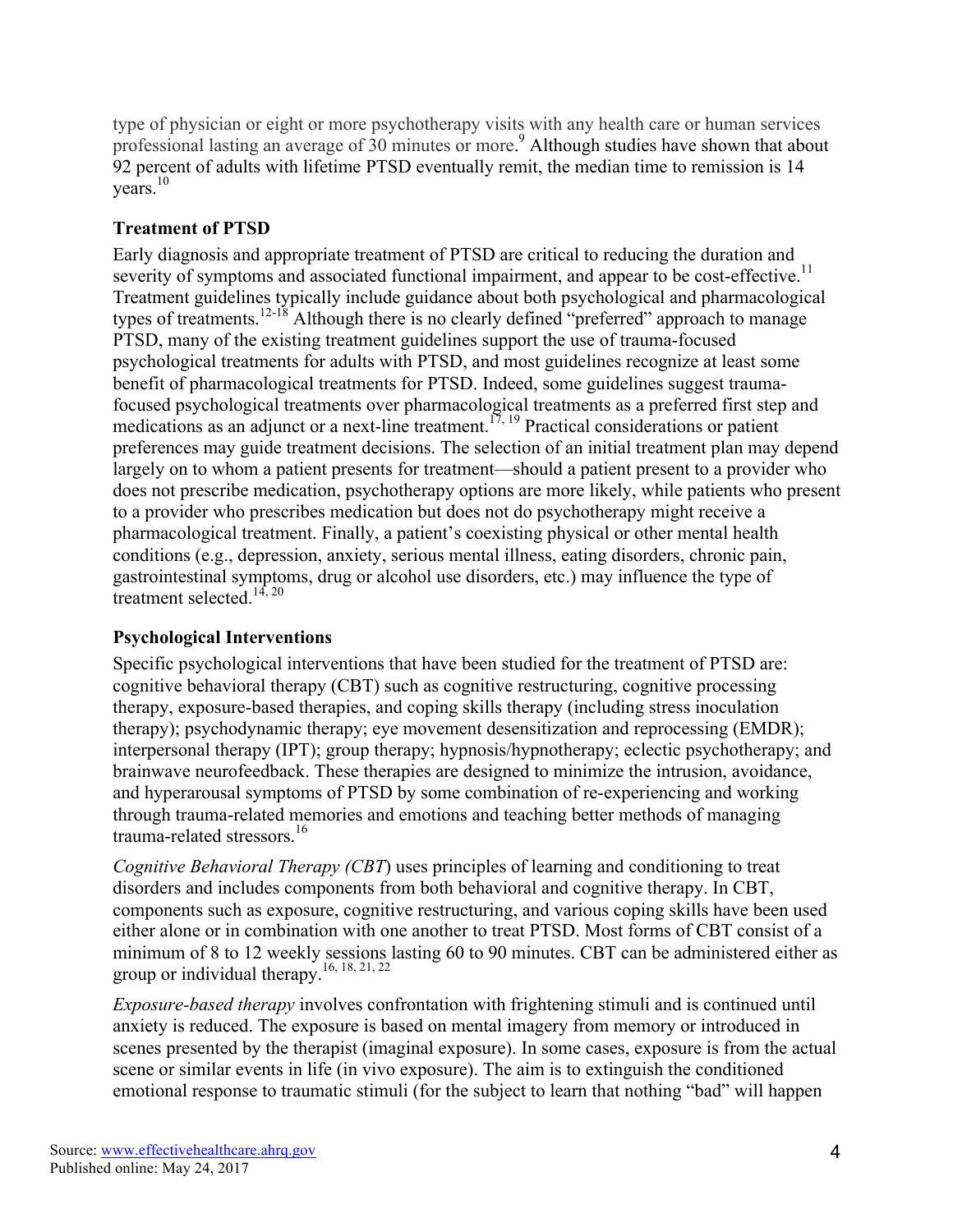during traumatic events), which eventually reduces or eliminates avoidance of feared situations and the affect associated with it. Exposure therapy is typically conducted for 8 to 12 weekly or biweekly sessions lasting 60 to 90 minutes.<sup>11, 16, 18</sup>

*Cognitive restructuring* is based on the theory that the interpretation of the event, rather than the event itself, determines an individual's mood. It aims to facilitate relearning thoughts and beliefs generated from a traumatic event, increase awareness of dysfunctional trauma-related thoughts, and correct or replace those thoughts with more adaptive and/or rational cognitions. Cognitive restructuring generally takes place over 8 to 12 sessions of 60 to 90 minutes.<sup>16, 18</sup>

*Coping skills therapy* may include components such as stress inoculation therapy, assertiveness training, biofeedback (including brainwave neurofeedback), and relaxation training. All may use techniques such as education, muscle relaxation training, breathing retraining, and role playing to manage anxiety or correct misunderstandings conditioned at the time of trauma. The therapy is designed to increase coping skills for current situations. Most types of coping skills therapies require at least eight 60- to 90-minute sessions, while more comprehensive interventions such as stress inoculation therapy require 10 to 14 sessions.<sup>16, 18</sup>

*Psychodynamic therapy* explores the psychological meaning of a traumatic event. The goal is to bring unconscious memories into conscious awareness so that PTSD symptoms are reduced. The therapy presumes the PTSD symptoms are the result of the unconscious memories. Psychodynamic therapy for PTSD would consist of weekly to biweekly sessions over a period of several months to an indefinite period of time.<sup>16, 18, 21</sup>

*Eye movement desensitization and reprocessing (EMDR*) combines imaginal exposure with the concurrent induction of saccadic eye movements that are believed to help reprogram brain function so that the emotional impact of trauma can be resolved. In the EMDR process, the patient is instructed to imagine a traumatic memory, engage in negative cognition, and then articulate an incompatible positive cognition (e.g., personal worth). The clinician asks the patient to contemplate memory while focusing on rapid movement of clinicians' fingers. After 10 to 12 eye movements (back and forth), the clinician asks the patient to rate the strength of the memory and his or her belief in the *positive* cognition. Although earlier versions of EMDR consisted of one to three sessions, current standards consist of 8 to 12 90-minute weekly sessions.<sup>16, 21</sup>

*Interpersonal therapy (IPT*) is a time-limited, dynamically informed psychotherapy that aims to alleviate patients' suffering and improve their interpersonal functioning. This type of therapy focuses specifically on interpersonal relationships and aims to help patients either improve their interpersonal relationships or change their expectations about them. In addition, it aims to help patients improve their social support so they can better manage their current interpersonal distress. Interpersonal therapy generally requires 10 to 20 weekly sessions in the acute phase followed by a time-unlimited maintenance phase. $^{23}$ 

*Group therapy* refers to a general class of therapies, rather than to a specific intervention. Trauma-focused group therapy can vary in theory and practice (including the degree of structure) and in its focus on education, cognitive and/or behavior skills, and interpersonal relations/dynamics. It is used for several reasons: (1) cost efficiency; (2) social support; (3) opportunities for acquisition of new information, coping skills, and self-expectations; (4) peer feedback; and (5) exploration of group process and dynamics not possible in individual therapy. Number and length of sessions vary widely depending on the type of group therapy (e.g., interpersonal process, cognitive-behavioral, peer, education).<sup>24, 25</sup>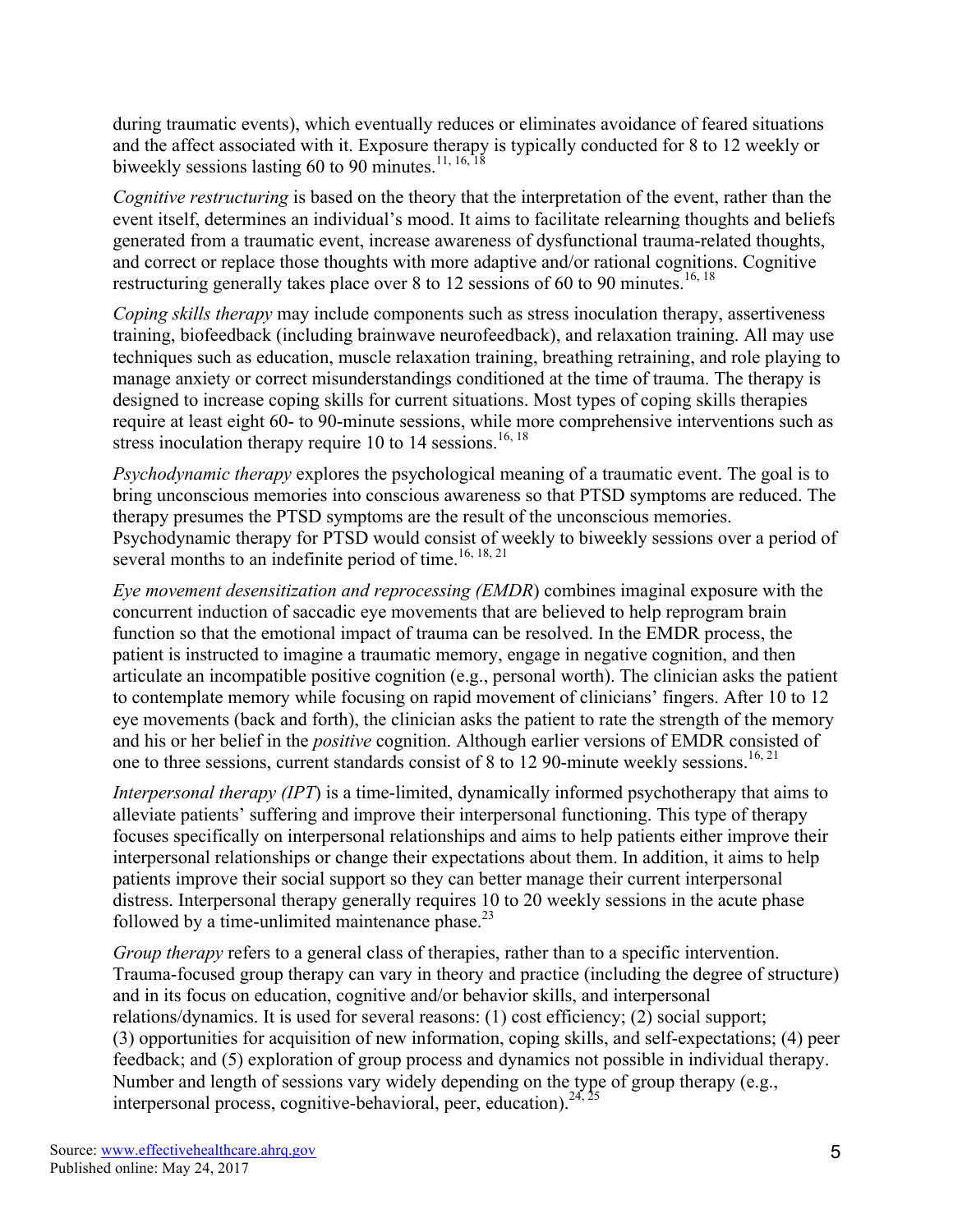*Hypnosis* may be used as an adjunct to psychodynamic, cognitive-behavioral, or other therapies and has been shown to significantly enhance their efficacy for many clinical conditions; however, little published data exist on the efficacy of hypnosis in treating patients with PTSD.<sup>16,</sup>  $18$  Number and length of sessions vary widely.

*Eclectic psychotherapy* refers to a general class of therapies rather than to a specific intervention. Eclectic psychotherapy uses techniques drawn from several different theoretical orientations. It allows flexibility in the approach the therapist uses in working with a patient to adapt to that individual's needs, rather than approaching the patient and his/her issues from a specific psychological orientation. Some therapists adhere largely to a single orientation, such as psychoanalysis or CBT but use eclectic techniques as needed. Others self-identify as eclectic in orientation, using whichever techniques work best in any given situation. Number and length of sessions vary widely.

*Energy psychology* is a holistic method focused on the mind-body connectedness of thoughts, behaviors, sensations, and emotions. Techniques access energy systems via chakra techniques, biofield practices, and meridian interventions while administering psychological treatment. A related treatment, referred to as emotional freedom techniques (EFT), taps various energy points on the skin while focusing on various situations that evoke strong feeling, thoughts, or emotions to shift neurological pathways that facilitate improvements to psychological functioning.

#### **Pharmacological Interventions**

Currently, only paroxetine and sertraline are approved by the U.S. Food and Drug Administration for treating PTSD. Other pharmacological agents, including selective serotonin reuptake inhibitors (SSRIs); serotonin and norepinephrine reuptake inhibitors (SRNIs); tricyclic antidepressants (TCAs); other second-generation antidepressants; atypical antipsychotics; anticonvulsants/mood stabilizers; adrenergic agents; benzodiazepines; and other treatments such as naltrexone, cycloserine, and inositol, have also been used to treat PTSD.<sup>16</sup> Specific medications within these drug classes that have been studied or used in treating PTSD are listed in Table 2.

| Class                                       | Drug                                                                             |
|---------------------------------------------|----------------------------------------------------------------------------------|
| <b>SSRIs</b>                                | Citalopram, escitalopram, fluoxetine, fluvoxamine, paroxetine, and<br>sertraline |
| <b>SNRIs</b>                                | Desvenlafaxine, venlafaxine, and duloxetine                                      |
| <b>TCAs</b>                                 | Imipramine, amitriptyline, and desipramine                                       |
| Other second-generation antidepressants     | Bupropion, mirtazapine, nefazodone, and trazodone                                |
| Alpha blockers                              | Prazosin                                                                         |
| Second-generation (atypical) antipsychotics | Olanzapine, risperidone, ziprasidone, aripiprazole and quetiapine                |
| Anticonvulsants (mood stabilizers)          | Topiramate, tiagabine, lamotrigine, carbamazepine, and divalproex                |
| Benzodiazepines                             | Alprazolam, diazepam, lorazepam, and clonazepam                                  |
| Other medications                           | Naltrexone, cycloserine, and inositol                                            |

| Table 2. Pharmacological agents used in treating PTSD |
|-------------------------------------------------------|
|-------------------------------------------------------|

PTSD = posttraumatic stress disorder; SNRI = serotonin and norepinephrine reuptake inhibitors; SSRI = selective serotonin reuptake inhibitor TCA = tricyclic antidepressant.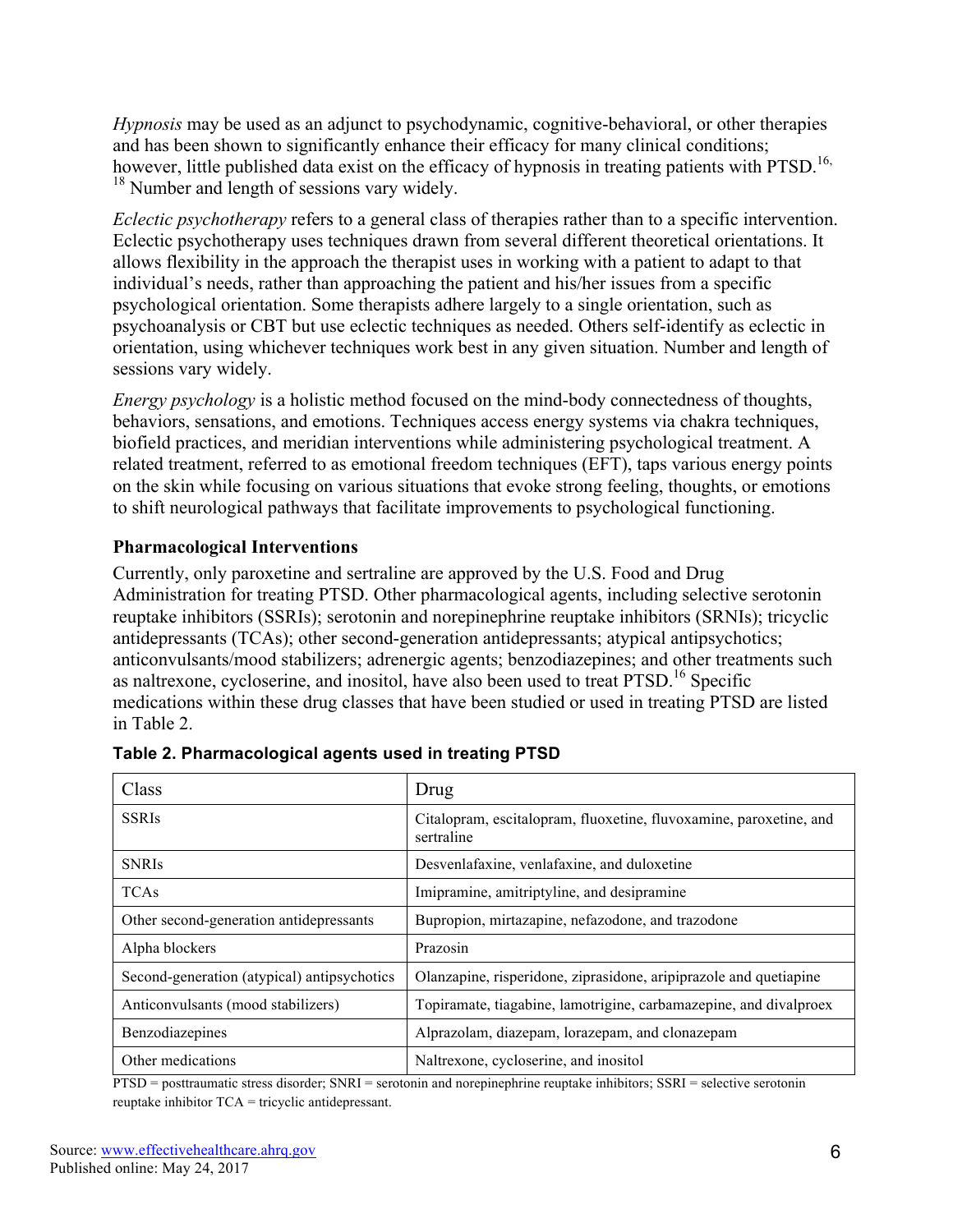#### **PTSD Outcomes**

The primary outcome in PTSD treatment is symptom reduction. Some of the most commonly used instruments are listed in Appendix A of this protocol. These instruments include both selfreported and clinician-administered instruments that contain items assessing some or all of DSM-IV or DSM-5 symptoms of PTSD such as exposure to a traumatic event, re-experiencing of symptoms, persistent arousal and numbing, and hyperarousal. Some can be administered in as little as 5 minutes, while others take an hour or more to complete. These instruments are valid and reliable, some across multiple subpopulations (e.g., active duty, veterans, trauma survivors, general population). Other outcomes often assessed in clinical practice include prevention/reduction of comorbid medical or psychiatric conditions (e.g., depressive symptoms, anxiety symptoms, remission [reduction in symptoms or loss of PTSD diagnosis]), improved quality of life, reduced functional limitations or disability, and ability to return to work or return to active duty.

#### **Summary of Existing Clinical Practice Guidelines**

Various guidelines and systematic reviews have resulted in contradictory conclusions and recommendations regarding the comparative effectiveness and harms of psychological and pharmacological treatments for PTSD. Although various evidence-based approaches to treatment exist, clinical uncertainty about which treatment to select remains. Furthermore, clinicians need to consider patient treatment preferences in treatment selection, given that selecting a treatment a patient does not prefer or value can affect treatment use, dropout rates, adherence to therapy, and/or therapeutic response. A range of organizations have produced guidelines for treating PTSD, including the American Psychiatric Association, the American Psychological Association, the U.S. Department of Veterans Affairs/U.S. Department of Defense, the National Institute of Clinical Excellence in the United Kingdom, the National Health and Medical Research Council, the International Society for Traumatic Stress Studies, the American Academy of Child and Adolescent Psychiatry, the Institute of Medicine, and the World Health Organization.

The organizations and guideline developers used different methods, which resulted in conflicting recommendations. Some are based on rigorous systematic reviews, and others are based on expert consensus and less structured literature reviews.

The core of the controversy stems from differences in the rating systems each review applied to assess the strength of evidence (SOE) of the research data. These methodological differences led to different conclusions and conflicting recommendations. Where one report found evidence to suggest efficacy of a particular treatment, another report deemed the underlying evidence inadequate to address efficacy and, therefore, was unable to make a recommendation.

The prior PTSD systematic review conducted for  $AHRQ^{26}$  concluded that several psychological interventions (exposure therapy, CBT, cognitive therapy, CBT-mixed therapies, EMDR, and narrative exposure therapy) and pharmacological treatments (fluoxetine, paroxetine, sertraline, topiramate, and venlafaxine) have at least moderate SOE in support of their efficacy. The comparative effectiveness of these interventions was not established, however, because few of the trials tested head-to-head comparisons. In addition, evidence was generally insufficient to determine whether any treatment approaches are more effective for victims of particular types of trauma or to determine comparative risks of adverse effects.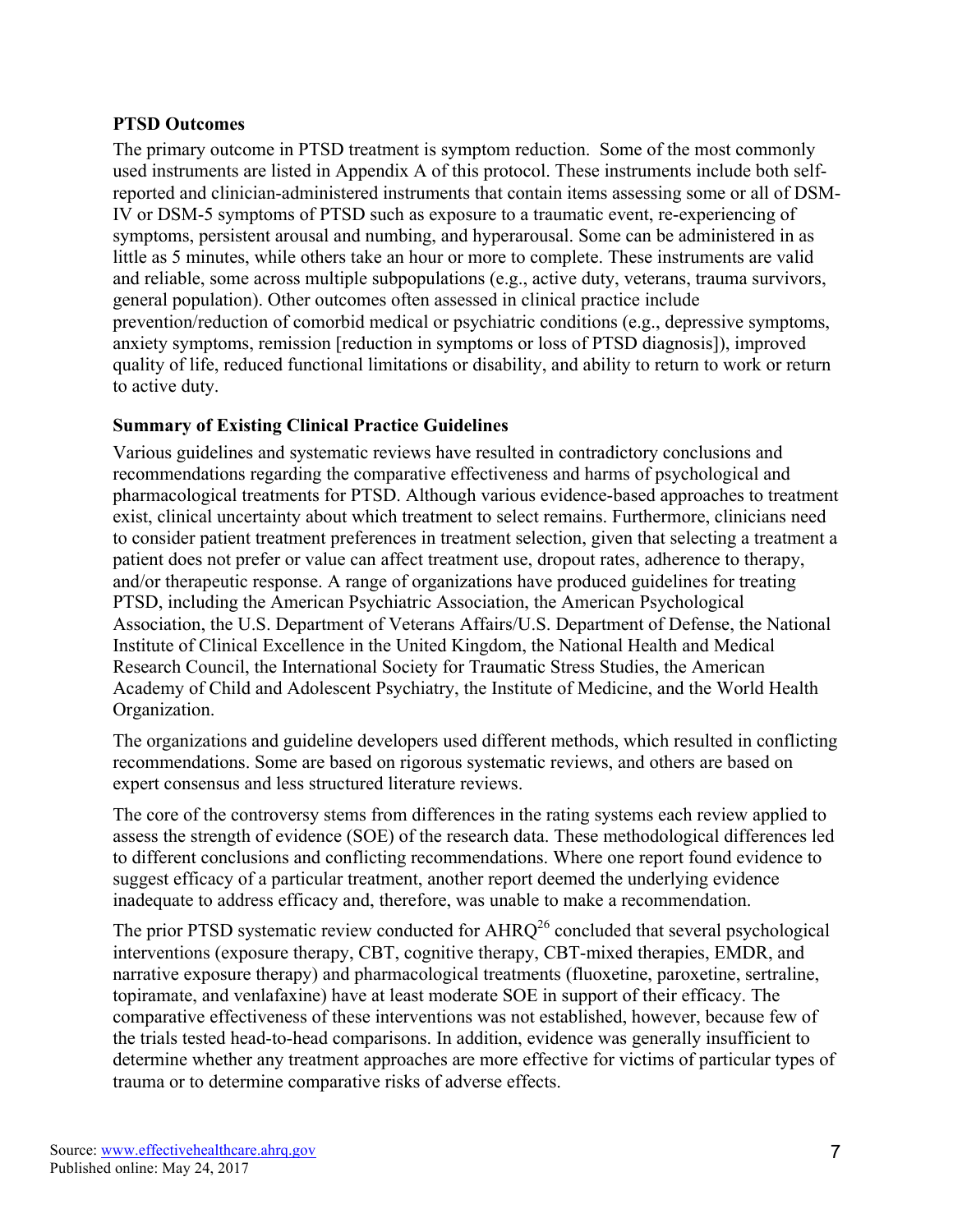In addition to the need to update systematic reviews every few years<sup>27</sup> when areas of clinical uncertainty remain, the updated review will also expand the scope of treatment types examined to include one psychological intervention not examined in the prior review, energy psychology/EFT, as well as three atypical antipsychotics, ziprasidone, aripiprazole and quetiapine. Newer studies might also help determine whether the change to DSM-5 criteria to diagnose PTSD has any implications for the efficacy of examined treatments. A synthesis of new and existing evidence is needed to address the uncertainties found at the conclusion to improve the care of those with PTSD and reduce the variation in existing treatment guidelines.

#### **II. The Key Questions**

**Key Question (KQ) 1:** What is the comparative effectiveness of different psychological treatments for adults diagnosed with PTSD?

**KQ 1a**. How does comparative effectiveness vary by patient characteristics or type of trauma experienced?

**KQ 2:** What is the comparative effectiveness of different pharmacological treatments for adults diagnosed with PTSD?

**KQ 2a.** How does comparative effectiveness vary by patient characteristics or type of trauma experienced?

**KQ 3:** What is the comparative effectiveness of different psychological treatments and pharmacological treatments for adults diagnosed with PTSD?

**KQ 3a.** How does comparative effectiveness vary by patient characteristics or type of trauma experienced?

**KQ 4:** What adverse events (AEs) are associated with treatments for adults diagnosed with PTSD?

## **Contextual Question (CQ)**:

CQ1a. What are the components of effective psychological treatments (e.g., frequency or intensity of therapy, and/or aspects of the therapeutic modality)?

CQ 1b. For psychological interventions that are effective in trial settings, what is the degree of fidelity when implemented in clinical practice settings?

#### **III. Analytic Framework**

Figure 1 depicts the draft analytic framework for the comparative effectiveness of psychological treatments and pharmacological treatments for adults with PTSD. The KQs are displayed within the PICOTS context described in the previous section. Beginning with a population of adults diagnosed with PTSD, the figure illustrates the effect of psychological and pharmacological interventions on outcomes of PTSD, including symptom reduction and remission, prevention or reduction of medical and psychiatric comorbid conditions, quality of life, disability/functional impairment, and ability to work or return to work or duty (KQ 1, KQ 2, and KQ 3). Patient characteristics or type of trauma are explored as potential moderators of these interventions in KQ 1a, KQ 2a, and KQ 3a. Finally, KQ 4 examines the AEs of these interventions.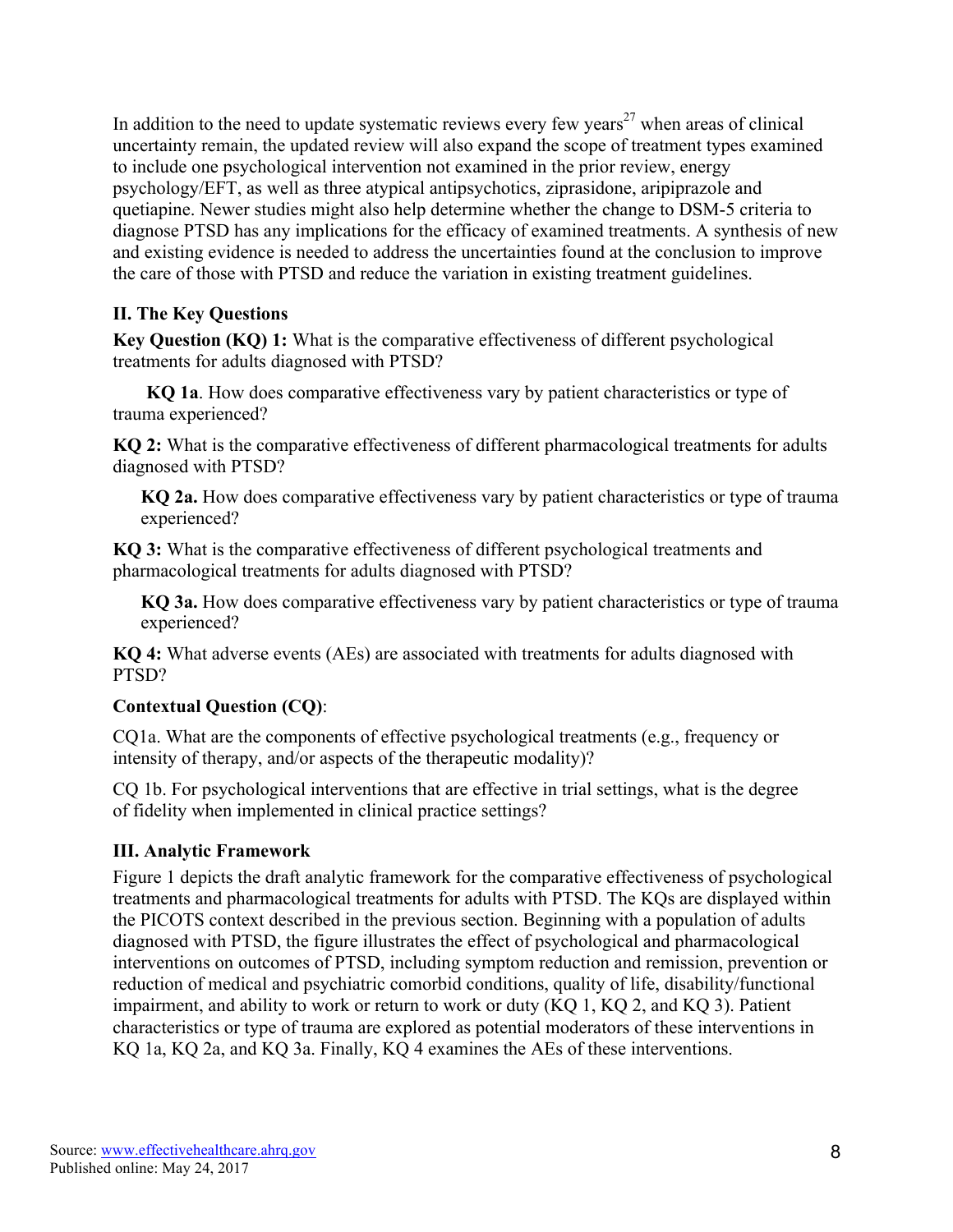

**Figure 1. Analytic framework for the comparative effectiveness of psychological treatments and pharmacological treatments for adults with PTSD**

<sup>a</sup> Psychological treatments for PTSD including brief eclectic psychotherapy, CBT including cognitive restructuring, cognitive processing therapy, exposure-based therapy, coping skills therapy (including stress inoculation therapy), psychodynamic therapy, EMDR, IPT, group therapy, hypnosis or hypnotherapy, and energy psychology (including EFT)

b Pharmacological treatments for PTSD including SSRIs (citalopram, escitalopram, fluoxetine, fluvoxamine, paroxetine, and sertraline), SNRIs (desvenlafaxine, venlafaxine, and duloxetine), tricyclic antidepressants (imipramine, amitriptyline, and desipramine), other second-generation antidepressants (bupropion, mirtazapine, nefazodone, and trazodone), alpha blockers (prazosin), atypical antipsychotics (olanzapine, risperidone, ziprasidone, aripiprazole and quetiapine), benzodiazepines (alprazolam, diazepam, lorazepam, and clonazepam), anticonvulsants/mood stabilizers (topiramate, tiagabine, lamotrigine, carbamazepine, and divalproex)

KQ = Key Question; PTSD = posttraumatic stress disorder.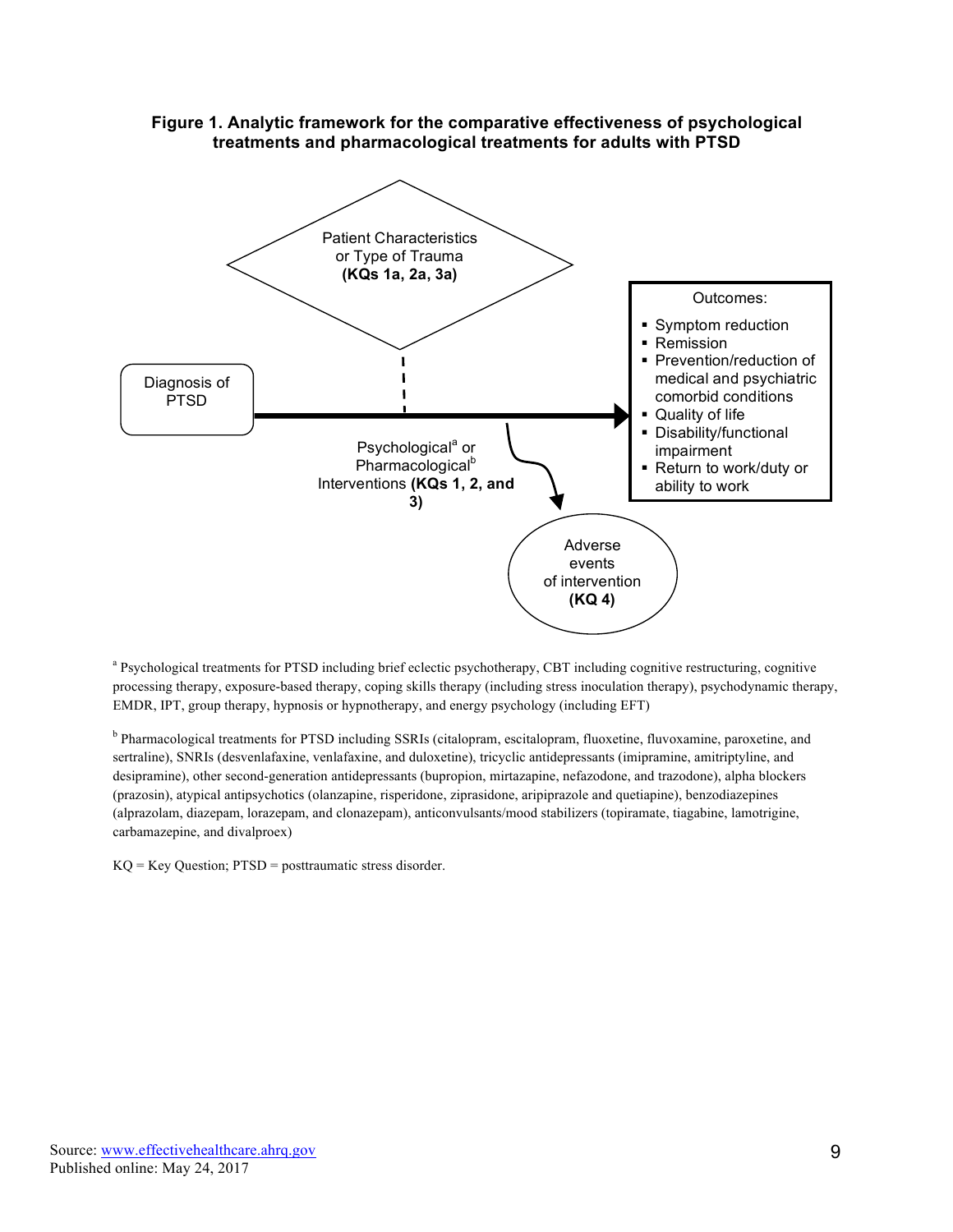# **IV. Methods**

### **Criteria for Inclusion/Exclusion of Studies in the Review**

Table 3. Inclusion/exclusion criteria

| <b>PICOTS</b> | Inclusion                                                                                                                                                                                                                                                                                                                                                                                                                                                                                                                                                                                                                                                                  | Exclusion                                                                                                 |
|---------------|----------------------------------------------------------------------------------------------------------------------------------------------------------------------------------------------------------------------------------------------------------------------------------------------------------------------------------------------------------------------------------------------------------------------------------------------------------------------------------------------------------------------------------------------------------------------------------------------------------------------------------------------------------------------------|-----------------------------------------------------------------------------------------------------------|
| Population    | Adults 18 years or older with PTSD based on any DSM diagnostic<br>criteria                                                                                                                                                                                                                                                                                                                                                                                                                                                                                                                                                                                                 | All other                                                                                                 |
|               | Subgroups of interest (KQs 1a, 2a, 3a) include those distinguished<br>by patient characteristics (e.g., gender, age, race/ethnicity, comorbid<br>mental and physical health conditions, employment types requiring<br>trauma exposure [for example, first responders], severity of trauma<br>experienced, different symptoms of PTSD, dissociation, and/or<br>psychosis, PTSD symptom chronicity or severity) or type of trauma<br>experienced (e.g., military/combat, natural disaster, war, political<br>instability, relational [physical, emotional, or sexual abuse or<br>exposure to domestic violence], repeat victimizations, cumulative).                         |                                                                                                           |
| Intervention  | Psychological interventions: Brief eclectic psychotherapy, CBT<br>including cognitive restructuring, cognitive processing therapy,<br>exposure-based therapy, coping skills therapy (e.g., stress<br>inoculation therapy, assertiveness training, biofeedback, relaxation<br>training), psychodynamic therapy, EMDR, IPT, group therapy,<br>hypnosis or hypnotherapy, and energy psychology (including EFT)                                                                                                                                                                                                                                                                | Complementary and alternative<br>medicine approaches<br>Psychological or<br>pharmacological interventions |
|               | Pharmacological interventions: SSRIs (citalopram, escitalopram,<br>fluoxetine, fluvoxamine, paroxetine, and sertraline), SNRIs<br>(desvenlafaxine, venlafaxine, and duloxetine), tricyclic<br>antidepressants (imipramine, amitriptyline, and desipramine), other<br>second-generation antidepressants (bupropion, mirtazapine,<br>nefazodone, and trazodone), alpha blockers (prazosin), atypical<br>antipsychotics (olanzapine, risperidone, ziprasidone, aripiprazole<br>and quetiapine), benzodiazepines (alprazolam, diazepam, lorazepam,<br>and clonazepam), anticonvulsants/mood stabilizers (topiramate,<br>tiagabine, lamotrigine, carbamazepine, and divalproex) | not listed as included                                                                                    |
| Comparator    | KQ 1 (1a): Psychological interventions listed above compared with<br>one another, waiting list assignment, usual care (as defined by the<br>study), no intervention, or sham. KQ 2 (2a): Pharmacological<br>interventions listed above compared with one another or placebo.<br>KQ 3 (3a): Psychological interventions listed above compared with<br>pharmacological interventions listed above. KQ 4: Any intervention<br>listed above                                                                                                                                                                                                                                    | All other comparisons                                                                                     |
| Outcomes      | KQs 1–3: PTSD symptom reduction (see Appendix A for a list of<br>measures), prevention or reduction of comorbid medical or<br>psychiatric conditions (e.g., coronary artery disease; depressive<br>symptoms; anxiety symptoms; suicidal ideation/plans/attempts; and<br>substance use, abuse, or dependence), remission (i.e., no longer<br>having symptoms or loss of PTSD diagnosis), quality of life,<br>disability or functional impairment, return to work or active duty<br>status<br>KQ 4: Overall and specific AEs (e.g., disturbed sleep, increased<br>agitation, sedation, weight gain, metabolic side effects, and<br>mortality), withdrawals due to AEs        | All other outcomes                                                                                        |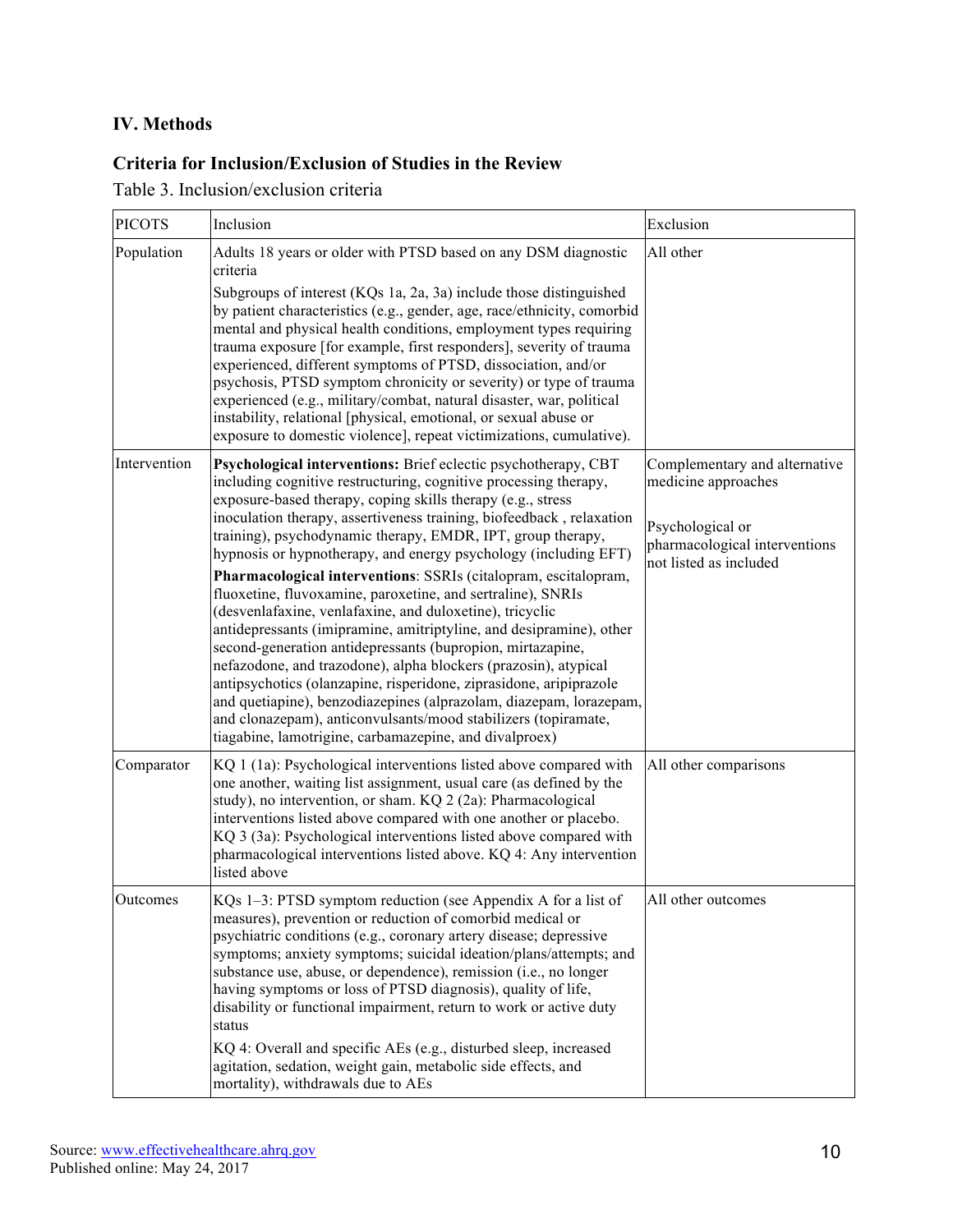| Time frame   | Studies published from 2012 to the present will be searched to<br>identify new studies meeting the review criteria. Findings of these<br>newly identified studies will be synthesized with those from studies<br>included in the prior review that continue to meet the new review<br>criteria.<br>At least 4 weeks study duration after randomization                                                                                      | Less than 4 weeks                                                                                        |
|--------------|---------------------------------------------------------------------------------------------------------------------------------------------------------------------------------------------------------------------------------------------------------------------------------------------------------------------------------------------------------------------------------------------------------------------------------------------|----------------------------------------------------------------------------------------------------------|
| Settings     | Outpatient and inpatient primary care or specialty mental health<br>care; community settings e.g., churches, community health centers,<br>rape crisis centers), military settings                                                                                                                                                                                                                                                           | Other settings                                                                                           |
| Study design | KQs 1–3: Randomized controlled trials (RCTs) of any sample size,<br>systematic reviews (for references)<br>$KQ$ 4: AE data from trials for $KQs$ 1–3, systematic reviews and<br>meta-analyses (for references), nonrandomized controlled trials,<br>prospective cohort studies with an eligible comparison group and a<br>sample size of at least 500, <sup>a</sup> case-control studies with a sample size<br>of at least 500 <sup>a</sup> | All other designs and studies<br>using included designs that do<br>not meet the sample size<br>criterion |
| Language     | Studies published in English <sup>b</sup>                                                                                                                                                                                                                                                                                                                                                                                                   | Studies published in languages<br>other than English                                                     |

<sup>a</sup> Observational studies that compare the effectiveness of various treatments for PTSD have a very high risk of selection bias and confounding. We feel that the results should not be used to make decisions about efficacy/effectiveness. For KQ 4, we have chosen a sample size cutoff of 500 for prospective cohort studies and case-control studies for several reasons: (1) the topic refinement process done for the prior review that we are currently updating found a large number of trials in this field, and it was determined that increasing comprehensiveness by reviewing all possible observational studies that present harms was outweighed by the potential decreased quality/increased risk of bias of these studies; (2) the threshold of 500 will ensure only the inclusion of large observational studies with the lowest potential risk of bias to supplement the trial literature; and (3) the Technical Expert Panel of the prior project supported this approach.

<sup>b</sup> Due to limited time and resources, we will include only studies published in English.

AE = adverse events; CBT = cognitive behavioral therapy; DSM = *Diagnostic and Statistical Manual*; EFT = emotional freedom therapy; EMDR = eye movement desensitization and reprocessing;  $IPT$  = interpersonal therapy;  $KQ$  = Key Question; PICOTS = populations, interventions, comparators, outcomes, timing, and setting; PTSD = posttraumatic stress disorder; RCT = randomized controlled trial; SNRI = serotonin and norepinephrine reuptake inhibitor; SSRI = selective serotonin reuptake inhibitor.

#### **Searching for the Evidence: Literature Search Strategies for Identification of Relevant Studies to Answer the Key Questions**

We will systematically search, review, and analyze the scientific evidence for each KQ. We will take the following steps to perform the literature search.

To identify articles relevant to each KQ, we will begin with a focused MEDLINE search using a variety of terms, medical subject headings (MeSH), and major headings and limiting the search to English-language and human-only studies. We list relevant terms to include in Appendix B. We will also search the Cochrane Library, the Cochrane Central Trials Registry, the Cumulative Index to Nursing and Allied Health Literature, PsycINFO, and the Published International Literature on Traumatic Stress (PILOTS) database by using analogous search terms. We will conduct quality checks to ensure that we identify known studies (i.e., studies included in the previous review) by our search. If not, we will revise and rerun our searches. Because the prior review's literature searches ended in May 2012, we plan to search the literature published since January 2012 to account for lags in indexing published studies. An experienced librarian familiar with systematic reviews will design and conduct all searches in consultation with the review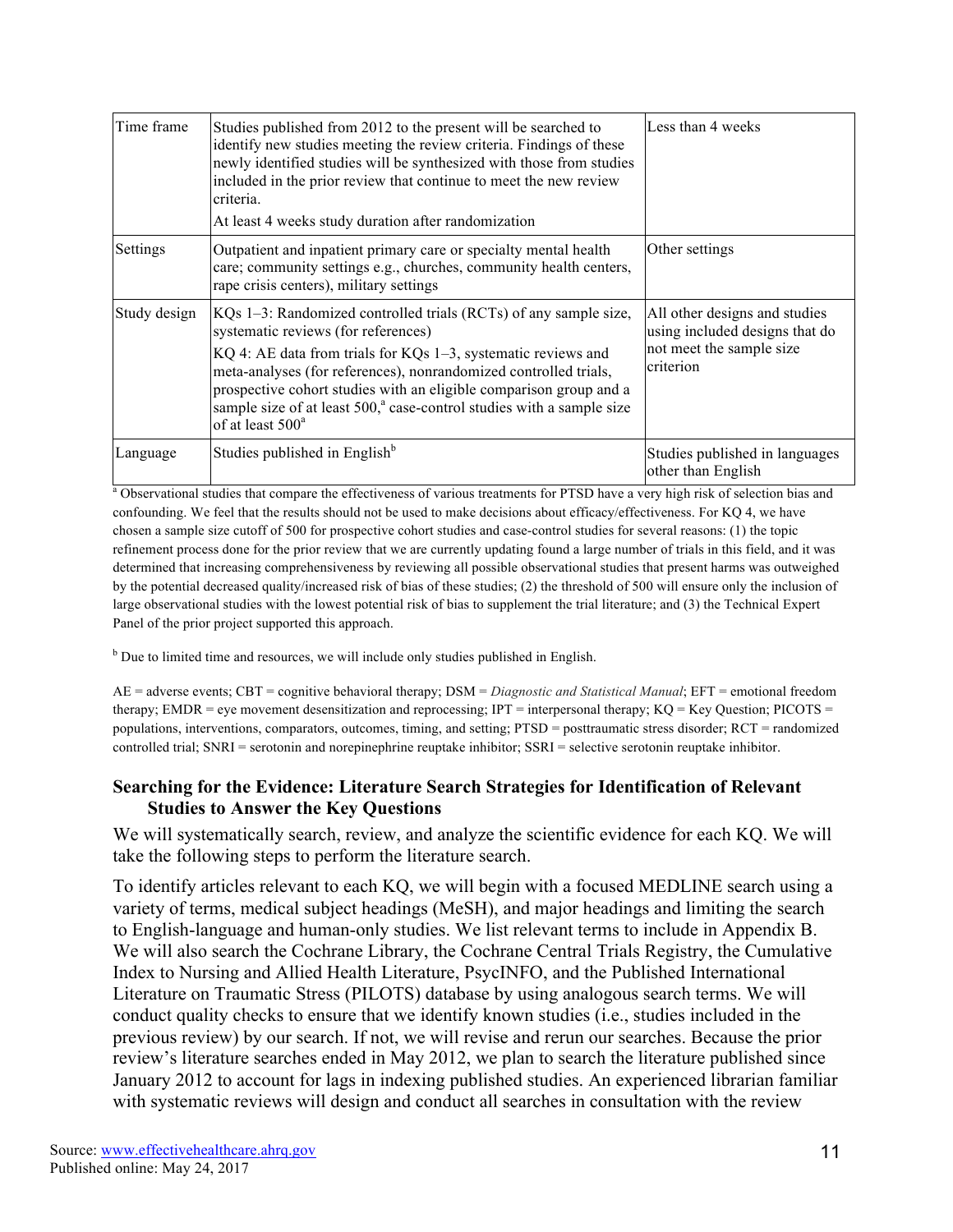team. Because we did not include studies testing energy psychology/EFT interventions or those testing the efficacy of the atypical antipsychotics ziprasidone, aripiprazole, or quetiapine as part of the prior review, we will conduct a separate search using these terms crossed with PTSD terms, and we will not impose a publication date limit on this separate search so we can capture all pertinent studies ever published. We will search the gray literature for unpublished studies relevant to this review and will include studies that meet all the inclusion criteria and contain enough methodological information for assessing internal validity/quality. Sources of gray literature include ClinicalTrials.gov, pharmaceutical companies' dossiers (for pharmacotherapies of interest), and scientific evidence and data received in response to Federal Register notice requests.

We will also conduct an updated literature search (of the same databases searched initially) concurrent with the draft report peer/public review process. We will investigate any literature the peer reviewers or the public suggest and, if appropriate, will incorporate them into the final review. We will identify all eligible studies using the same criteria described above.

To answer the CQ, we will search our included psychological treatment studies as well as reviews captured by our search that discuss components of effective psychological treatments such as frequency or intensity of therapy and/or aspects of the therapeutic modality. In addition, for psychological interventions that are effective in trial settings, we will look for evidence that describes the degree of fidelity to protocol when interventions are implemented into clinical practice.

#### **Data Abstraction and Data Management**

Two trained research team members will independently review all titles and abstracts identified through searches for eligibility against our inclusion/exclusion criteria using Abstrackr.<sup>28</sup> Studies marked for possible inclusion by either reviewer will undergo a full-text review. For studies without adequate information to determine inclusion or exclusion, we will retrieve the full text and then make the determination. All results will be tracked in an EndNote® bibliographic database (Thomson Reuters, New York, NY).

We will retrieve and review the full text of all titles included during the title/abstract review phase. Two trained team members will independently review each full-text article for inclusion or exclusion based on the eligibility criteria described above. All articles included in the prior PTSD systematic review also will be reevaluated for inclusion based on the inclusion and exclusion criteria of this updated review. If both reviewers agree that a study does not meet the eligibility criteria, the study will be excluded. If the reviewers disagree, conflicts will be resolved by discussion and consensus or by consulting a third member of the review team. As described above, all results will be tracked in an EndNote database. We will record the reason why each excluded full-text publication or publication included in the prior PTSD review did not satisfy the eligibility criteria so that we can later compile a comprehensive list of such studies.

For studies that meet our inclusion criteria, we will abstract relevant information into evidence tables. We will design data abstraction forms to gather pertinent information from each article, including characteristics of study populations, settings, interventions, comparators, study designs, methods, and results. Trained reviewers will extract the relevant data from each included article into the evidence tables. A second member of the team will review all data abstractions for completeness and accuracy.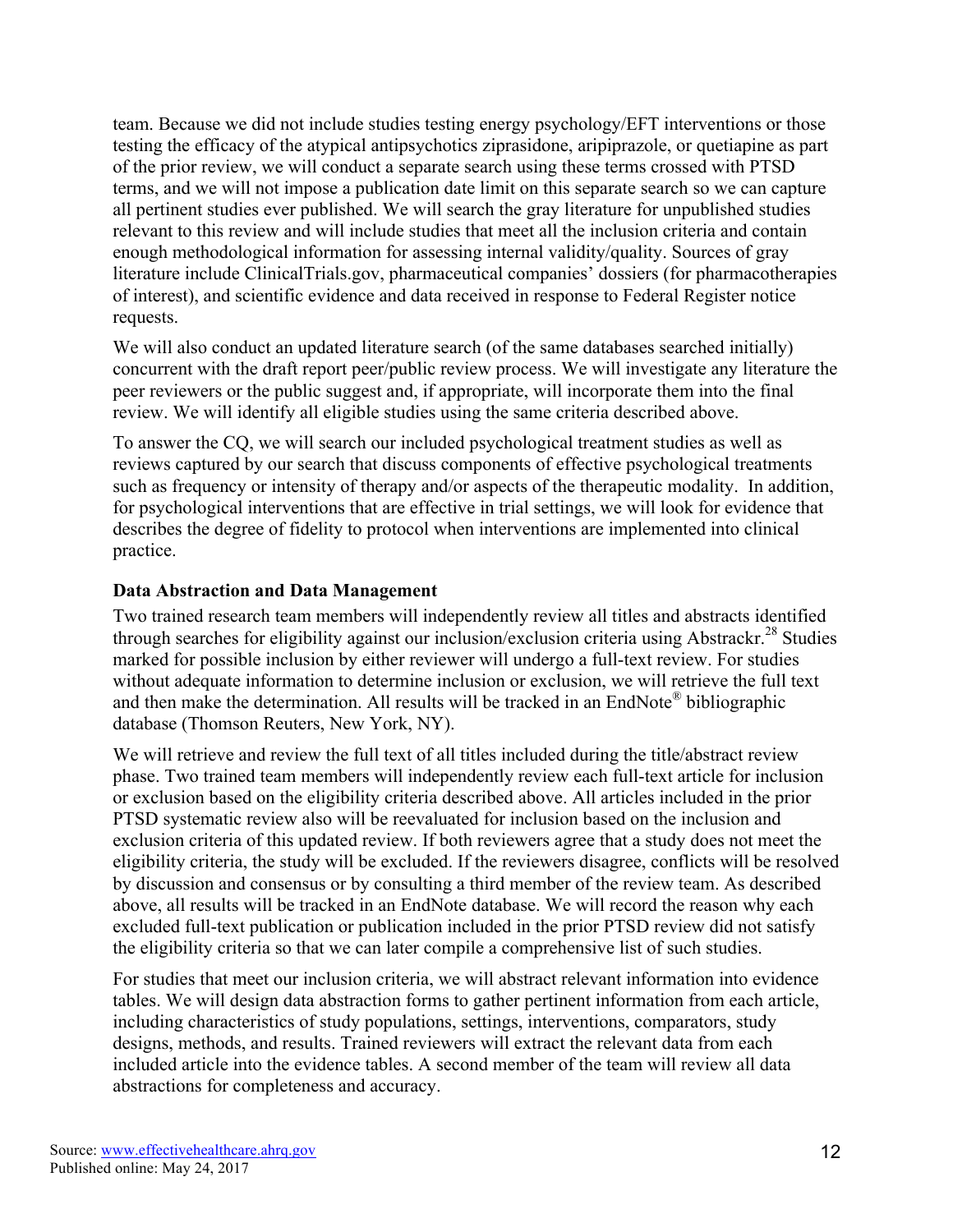#### **Assessment of Methodological Risk of Bias of Individual Studies**

To assess the risk of bias (i.e., internal validity) of RCTs, we will use the same criteria used in the 2013 AHRQ review by Jonas and colleagues,  $^{26}$  which were based on the Agency for Healthcare Quality and Research (AHRQ) *Methods Guide for Comparative Effectiveness Reviews*. These criteria are similar to the ROBINS-1<sup>29</sup> tool (for observational studies) and the Cochrane RCT tool<sup>30</sup> (for RCTs). For both RCTs and observational studies, ROB assessment will include questions to assess selection bias, confounding, performance bias, detection bias, and attrition bias; concepts covered include those about adequacy of randomization (for RCTs only), similarity of groups at baseline, masking, attrition, whether intention-to-treat analysis was used, method of handling dropouts and missing data, validity and reliability of outcome measures, and treatment fidelity.<sup>31</sup>

In general terms, a "good" study has the least bias, and its results are considered to be valid. A "fair" study is susceptible to some bias but probably not sufficient enough to invalidate its results. A "poor" study has significant bias (e.g., stemming from serious errors in design or analysis) that may invalidate its results.

Two independent reviewers will assign quality ratings for each study. Disagreements between the two reviewers will be resolved by discussion and consensus or by consulting a third member of the team. We will give a good quality rating to studies that meet all criteria. Fair quality ratings will be given to studies that presumably fulfill all quality criteria but do not report their methods sufficiently to answer all of our questions. We will give a poor quality rating to studies that have a fatal flaw (defined as a methodological shortcoming that leads to a very high risk of bias) in one or more categories and will exclude them from our analyses. We will reassess risk of bias in a random sample of 10 studies included in the prior review that continue to meet the inclusion and exclusion criteria of this update to confirm consistency between the prior review and this updated review.

## **Data Synthesis**

We will summarize all included studies in narrative form and in summary tables that tabulate the important features of the study populations, design, intervention, outcomes, setting (including geographic location), and results. All new qualitative and quantitative analyses will synthesize relevant studies included in the 2013 systematic review and this update as a single body of evidence.

If we find three or more studies for a comparison of interest, we will consider quantitative analysis (i.e., meta-analysis) of the data from those studies. We will also consider conducting mixed treatment comparisons meta-analysis using Bayesian methods to compare the pharmacological interventions with each other if we identify at least three studies that tested the same intervention with a common comparator (e.g., placebo). For all analyses, we will use random-effects models to estimate pooled or comparative effects. To determine whether quantitative analyses are appropriate, we will assess the clinical and methodological heterogeneity of the studies under consideration following established guidance.<sup>32</sup> We will do this by qualitatively assessing the PICOTS of the included studies, looking for similarities and differences. If we conduct quantitative syntheses (i.e., meta-analysis), we will assess statistical heterogeneity in effects between studies by calculating the chi-squared statistic and the  $I^2$  statistic (the proportion of variation in study estimates due to heterogeneity). The importance of the observed value of  $I^2$  depends on the magnitude and direction of effects and on the SOE for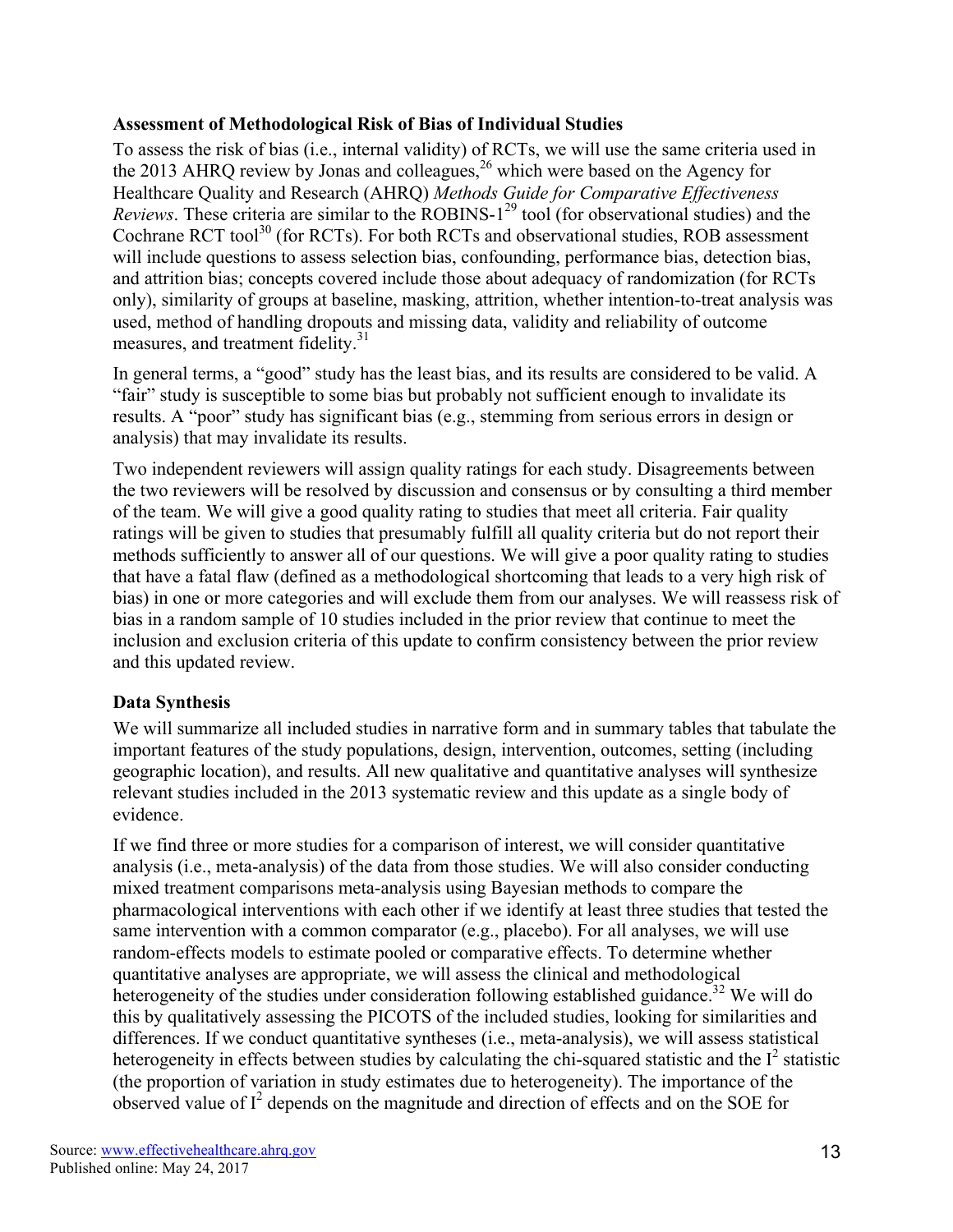heterogeneity (e.g., p-value from the chi-squared test or a confidence interval for  $I^2$ ). If we include any meta-analyses with considerable statistical heterogeneity in this report, we will provide an explanation for doing so, considering the magnitude and direction of effects. We will also examine potential sources of heterogeneity using sensitivity analysis or analysis of subgroups. We plan to stratify analyses and/or perform subgroup analyses when possible and appropriate to examine clinical heterogeneity. Planned stratifications or categories for subgroup analyses include the subgroups listed in the analytic framework and geographic location of studies. When quantitative analyses are not appropriate (e.g., due to heterogeneity, insufficient numbers of similar studies, or insufficiency or variation in outcome reporting), we will synthesize the data qualitatively.

## **Grading the SOE for Major Comparisons and Outcomes**

We will grade the SOE based on the guidance established for the Evidence-based Practice Center (EPC) Program.<sup>33</sup> Developed to grade the overall strength of a body of evidence, this approach incorporates five key domains: risk of bias (includes study design and aggregate quality), consistency, directness, precision of the evidence, and reporting bias. It also considers other optional domains that may be relevant for some scenarios, such as a dose-response association, plausible confounding that would decrease the observed effect, and strength of association (magnitude of effect.

Table 4 describes the grades of evidence that can be assigned. Grades reflect the strength of the body of evidence to answer KQs on the comparative effectiveness, efficacy, and harms of the interventions included in this review. Two reviewers will assess each domain for each key outcome, and differences will be resolved by consensus*.* We will grade the SOE for the outcomes deemed to be of greatest importance to decisionmakers and those most commonly reported in the literature. We expect these to include PTSD symptom reduction, quality of life, disability/functional impairment, and AEs.

| Grade        | Definition                                                                                                                                                                            |
|--------------|---------------------------------------------------------------------------------------------------------------------------------------------------------------------------------------|
| High         | High confidence that the evidence reflects the true effect. Further research is very unlikely<br>to change our confidence in the estimate of effect.                                  |
| Moderate     | Moderate confidence that the evidence reflects the true effect. Further research may change<br>our confidence in the estimate of the effect and may change the estimate.              |
| Low          | Low confidence that the evidence reflects the true effect. Further research is likely to change<br>our confidence in the estimate of the effect and is likely to change the estimate. |
| Insufficient | Evidence either is unavailable or does not permit estimation of an effect.                                                                                                            |

| Table 4. Definitions of the grades of overall SOE <sup>34</sup> |  |  |  |  |
|-----------------------------------------------------------------|--|--|--|--|
|-----------------------------------------------------------------|--|--|--|--|

 $SOE =$  strength of evidence.

#### **Assessing Applicability**

We will assess the applicability of individual studies as well as the applicability of a body of evidence following guidance from the *Methods Guide for Effectiveness and Comparative Effectiveness Reviews*. <sup>35</sup> For individual studies, we will examine conditions that may limit applicability based on the PICOTS structure. Some factors identified a priori that may limit the applicability of evidence include the following: age of enrolled population, index type of trauma experienced (including military-related or combat-related trauma), severity of trauma, and setting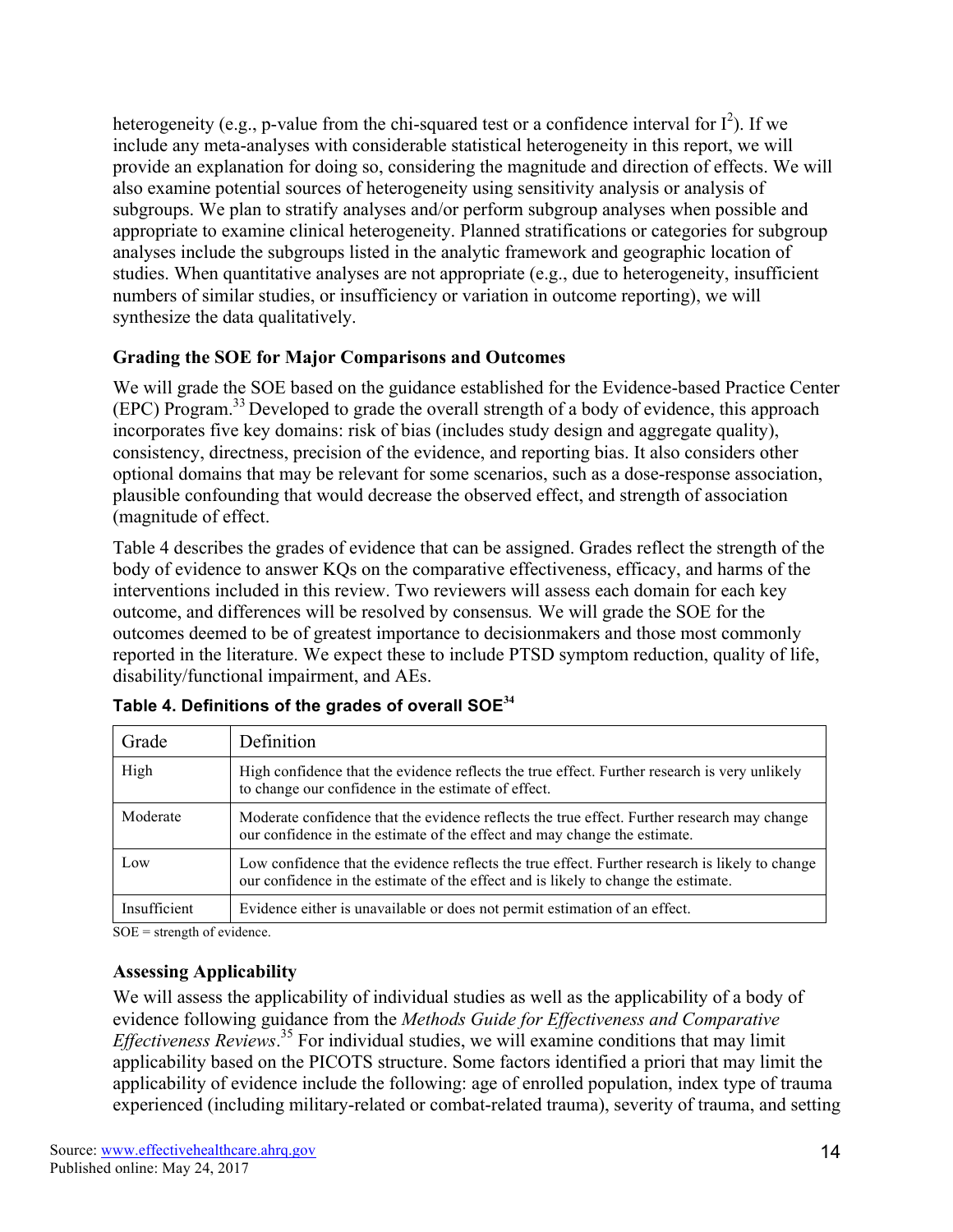of enrolled populations (e.g., active duty, veteran). We also will consider whether findings of intervention studies that used DSM-IV criteria for PTSD can extend to individuals meeting DSM-5 criteria for PTSD.

## **V. References**

- 1. American Psychiatric Association. Diagnostic and statistical manual of mental disorders. 5th ed. Arlington, VA: American Psychiatric Publishing; 2013.
- 2. American Psychiatric Association. Diagnostic and Statistical Manual of Mental Disorders: DSM-IV-TR. American Psychiatric Publishing, Inc.; 2000.
- 3. Santiago PN; Ursano RJ; Gray CL; Pynoos RS; Spiegel D; Lewis-Fernandez R; Friedman MJ; Fullerton CS. A systematic review of PTSD prevalence and trajectories in DSM-5 defined trauma exposed populations: intentional and non-intentional traumatic events. PLoS One. 2013;8(4):e59236. doi: 10.1371/journal.pone.0059236. PMID: 23593134.
- 4. Pietrzak RH; Goldstein RB; Southwick SM; Grant BF. Prevalence and Axis I comorbidity of full and partial posttraumatic stress disorder in the United States: results from Wave 2 of the National Epidemiologic Survey on Alcohol and Related Conditions. J Anxiety Disord. 2011 Apr;25(3):456-65. doi: 10.1016/j.janxdis.2010.11.010. PMID: 21168991.
- 5. Kessler RC; Chiu WT; Demler O; Merikangas KR; Walters EE. Prevalence, severity, and comorbidity of 12-month DSM-IV disorders in the National Comorbidity Survey Replication. Arch Gen Psychiatry. 2005 Jun;62(6):617-27. doi: 10.1001/archpsyc.62.6.617. PMID: 15939839.
- 6. American Psychiatric Association. Diagnostic and statistical manual of mental disorders, fourth edition, text revision. Washington, DC: American Psychiatric Association; 2000.
- 7. Dohrenwend BP; Turner JB; Turse NA; Adams BG; Koenen KC; Marshall R. The psychological risks of Vietnam for U.S. veterans: a revisit with new data and methods. Science. 2006 Aug 18;313(5789):979-82. doi: 10.1126/science.1128944. PMID: 16917066.
- 8. Kessler RC. Posttraumatic stress disorder: the burden to the individual and to society. J Clin Psychiatry. 2000;61 Suppl 5:4-12; discussion 3-4. PMID: 10761674.
- 9. Wang PS; Lane M; Olfson M; Pincus HA; Wells KB; Kessler RC. Twelve-month use of mental health services in the United States: results from the National Comorbidity Survey Replication. Arch Gen Psychiatry. 2005 Jun;62(6):629-40. doi: 10.1001/archpsyc.62.6.629. PMID: 15939840.
- 10. Chapman C; Mills K; Slade T; McFarlane AC; Bryant RA; Creamer M; Silove D; Teesson M. Remission from post-traumatic stress disorder in the general population. Psychol Med. 2012 Aug;42(8):1695-703. doi: 10.1017/S0033291711002856. PMID: 22166813.
- 11. Wood DP; Murphy J; McLay R; Koffman R; Spira J; Obrecht RE; Pyne J; Wiederhold BK. Cost effectiveness of virtual reality graded exposure therapy with physiological monitoring for the treatment of combat related post traumatic stress disorder. Stud Health Technol Inform. 2009;144:223-9. PMID: 19592768.
- 12. The Management of Post-Traumatic Stress Working Group. VA/DoD clinical Practice Guideline for the Management of Post-Traumatic Stress. Version 1.0. Washington, DC: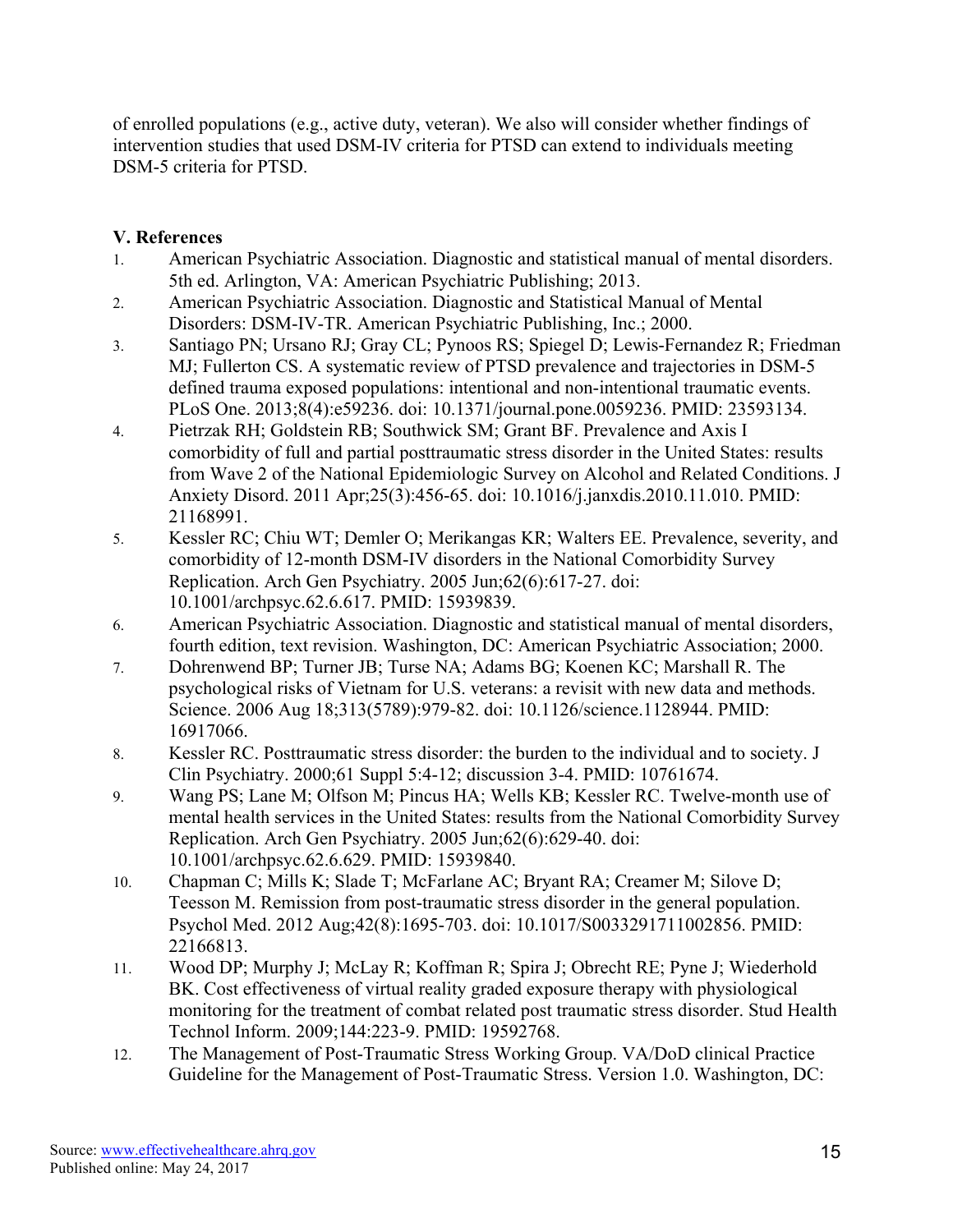Department of Veterans Affairs, Department of Defense; 2004. http://www.healthquality.va.gov/ptsd/ptsd\_full.pdf. Accessed on December 12, 2010.

- 13. Work Group on ASD and PTSD; American Psychiatric Association. Practice guideline for the treatment of patients with acute stress disorder and posttraumatic stress disorder. Arlington County, VA: American Psychiatrica Publishing; 2004. https://psychiatryonline.org/pb/assets/raw/sitewide/practice\_guidelines/guidelines/acutest ressdisorderptsd.pdf. Accessed on April 19, 2017.
- 14. National Institute for Health and Clinical Excellence. The management of PTSD in adults and children in primary and secondary care. Clinical Guideline 26. National Collaborating Centre for Mental Health; 2005. http://guidance.nice.org.uk/CG26/NICEGuidance/pdf/English. Accessed on April 19, 2017.
- 15. Australian National Health and Medical Research Council (NHMRC) Guidelines Australian Centre for Posttraumatic Mental Health. Australian Guidelines for the Treatment of Adults with Acute Stress Disorder and Posttraumatic Stress Disorder. Melbourne, Victoria: Australia Centre for Posttraumatic Mental Health; 2007. https://www.nhmrc.gov.au/\_files\_nhmrc/publications/attachments/mh13.pdf? Accessed on April 19, 2017.
- 16. Institute of Medicine. Treatment of PTSD: Assessment of the evidence. Washington, DC: The National Academies Press; 2007.
- 17. Jeffereys M. Clinician's Guide to Medications for PTSD. Washington, DC: United States Department of Veterans Affairs; 2011. https://www.ptsd.va.gov/professional/treatment/overview/clinicians-guide-tomedications-for-ptsd.asp. Accessed on April 19, 2017.
- 18. Foa EF; Keane TM; Friedman MJ; Cohen JC, eds. Effective treatments for PTSD: Practice guidelines from the International Society for Traumatic Stress Studies. 2nd ed: Guilford Press; 2009.
- 19. National Institute for Health and Clinical Excellence. Post-traumatic stress disorder: management. London: National Institute for Health and Care Excellence; 2005. https://www.nice.org.uk/guidance/cg26. Accessed on April 19, 2017.
- 20. American Psychiatric Association. Practice guideline for the treatment of patients with acute stress disorder and posttraumatic stress disorder. Arlington County, VA: American Psychiatrica Publishing; 2004. https://psychiatryonline.org/pb/assets/raw/sitewide/practice\_guidelines/guidelines/acutest ressdisorderptsd.pdf. Accessed on April 19, 2017.
- 21. Friedman MJ. Post traumatic Stress Disorder: The Latest Assessment and Treatment Strategies. Kansas City, MO: Compact Clinicals; 2003.
- 22. Harvey AG; Bryant RA; Tarrier N. Cognitive behaviour therapy for posttraumatic stress disorder. Clin Psychol Rev. 2003;23(3):501-22.
- 23. Stuart S. Interpersonal psychotherapy: a guide to the basics. Psychiatr Ann. 2006;36(8):542-50.
- 24. Yalom ID. The Theory and Practice of Group Psychotherapy. 4th ed. New York: Basic Books; 1995.
- 25. Klein RH; Schermer VL. Group Psychotherapy for Psychological Trauma. New York: The Guilford Press; 2000.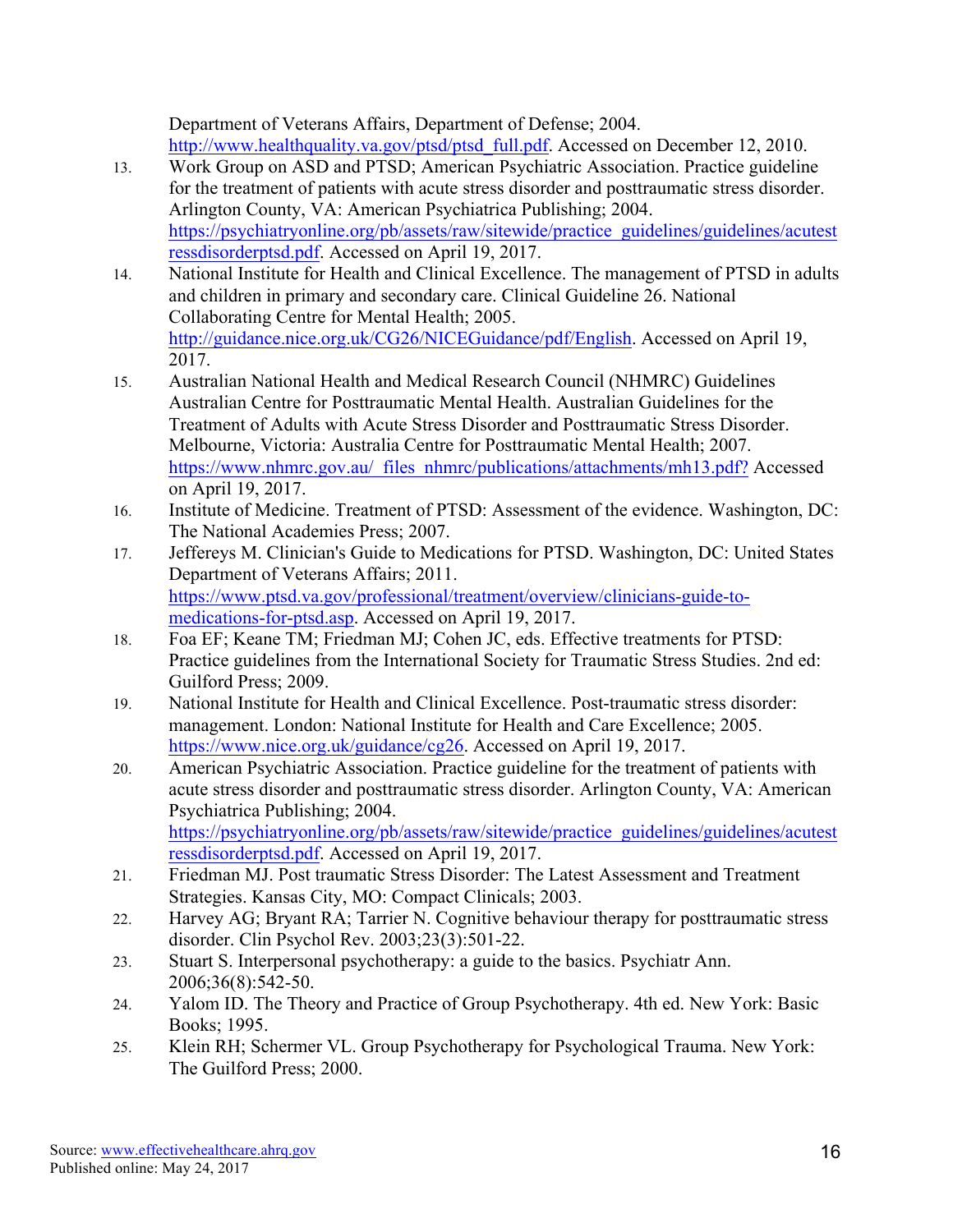- 26. Jonas DE; Cusack K; Forneris CA; Wilkins TM; Sonis J; Middleton JC; Feltner C; Meredith D; Cavanaugh J; Brownley KA; Olmsted KR; Greenblatt A; Weil A; Gaynes BN. Psychological and pharmacological treatments for adults with Posttraumatic Stress Disorder (PTSD) Comparative Effectiveness Review No. 92. (Prepared by the RTI International-University of North Carolina Evidence-based Practice Center under Contract No. 290-2007-10056-I.) AHRQ Publication No. 13-EHC011-EF. Rockville,MD: Agency for Healthcare Research and Quality; April 2013. www.effectivehealthcare.ahrq.gov/reports/final.cfm
- 27. Shojania KG; Sampson M; Ansare MT; Ji J; Doucetter S; Moher D. How quickly do systematic reviews go out of date? A survival analysis. Ann Intern Med. 2007;147:224- 33.
- 28. Wallace BC; Small K; Brodley CE; Lau J; Trikalinos TA. Deploying an interactive machine learning system in an evidence-based practice center: abstrackr. Proc. of the ACM International Health Informatics Symposium (IHI). 2012:819 - 24.
- 29. Sterne JA; Hernan MA; Reeves BC; Savovic J; Berkman ND; Viswanathan M; Henry D; Altman DG; Ansari MT; Boutron I; Carpenter JR; Chan AW; Churchill R; Deeks JJ; Hrobjartsson A; Kirkham J; Juni P; Loke YK; Pigott TD; Ramsay CR; Regidor D; Rothstein HR; Sandhu L; Santaguida PL; Schunemann HJ; Shea B; Shrier I; Tugwell P; Turner L; Valentine JC; Waddington H; Waters E; Wells GA; Whiting PF; Higgins JP. ROBINS-I: a tool for assessing risk of bias in non-randomised studies of interventions. BMJ. 2016 Oct 12;355:i4919. doi: 10.1136/bmj.i4919. PMID: 27733354.
- 30. Higgins JPT; Green S. Cochrane Handbook for Systematic Reviews of Interventions. The Cochrane Collaboration; 2011. www.handbook.cochrane.org. Accessed on January 10, 2017.
- 31. Agency for Healthcare Research and Quality. Methods Guide for Effectiveness and Comparative Effectiveness Reviews. AHRQ Publication No. 10(14)-EHC063-EF. Rockville, MD: Agency for Healthcare Research and Quality; January 2014. www.effectivehealthcare.ahrq.gov/methodsguide.cfm
- 32. West SL; Gartlehner G; Mansfield AJ; Poole C; Tant E; Lenfestey N; Lux LJ; Amoozegar J; Morton SC; Carey TC; Viswanathan M; Lohr KN. Comparative Effectiveness Review Methods: Clinical Heterogeneity Methods Research Report (Prepared by RTI International-University of North Carolina Evidence-based Practice Center under Contract No. 290-2007-10056-I). AHRQ Publication No: 10-EHC070-EF. Rockville, MD: Agency for Healthcare Research and Quality; September 2010.
- 33. Owens DK; Lohr KN; Atkins D; Treadwell JR; Reston JT; Bass EB; Chang S; Helfand M. AHRQ series paper 5: grading the strength of a body of evidence when comparing medical interventions--Agency for Healthcare Research and Quality and the Effective Health-Care Program. J Clin Epidemiol. 2010 May;63(5):513-23. doi: 10.1016/j.jclinepi.2009.03.009. PMID: 19595577.
- 34. Berkman ND; Lohr KN; Ansari MT; Balk EM; Kane R; McDonagh M; Morton SC; Viswanathan M; Bass EB; Butler M; Gartlehner G; Hartling L; McPheeters M; Morgan LC; Reston J; Sista P; Whitlock E; Chang S. Grading the strength of a body of evidence when assessing health care interventions: an EPC update. J Clin Epidemiol. 2015 Nov;68(11):1312-24. doi: 10.1016/j.jclinepi.2014.11.023. PMID: 25721570.
- 35. Atkins D; Chang SM; Gartlehner G; Buckley DI; Whitlock EP; Berliner E; Matchar D. Assessing applicability when comparing medical interventions: AHRQ and the Effective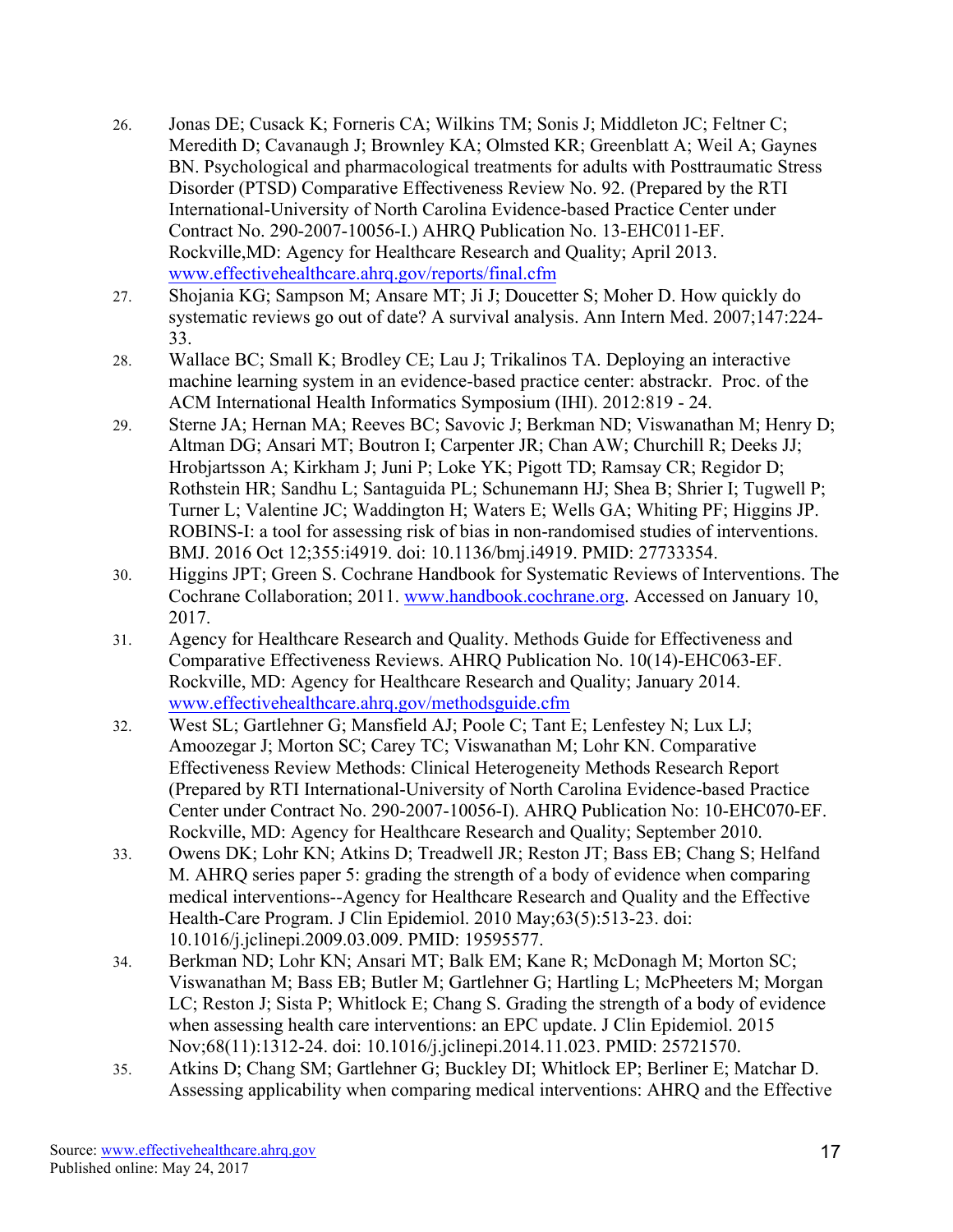Health Care Program. J Clin Epidemiol. 2011 Nov;64(11):1198-207. doi: 10.1016/j.jclinepi.2010.11.021. PMID: 21463926.

- 36. Weathers FW; Blake DD; Schnurr PP; Kaloupek DG; Marx BP; Keane TM. The Clinician-Administered PTSD Scale for DSM-5 (CAPS-5). Washington, DC: U.S. Department of Veterans Affairs; 2013. Interview available from the National Center for PTSD at www.ptsd.va.gov. Accessed on April 19, 2017.
- 37. Davidson J. DTS: Davidson Trauma Scale. Multi-Health Systems, Inc.; 2004. http://www.mhs.com/product.aspx?gr=cli&prod=dts&id=overview#scales.
- 38. Institute of Medicine. Treatment of PTSD: assessment of the evidence. Washington, DC: National Academies Press; 2008.
- 39. Horowitz M; Wilner N; Alvarez W. Impact of event scale: a measure of subject stress. Psychosom Med. 1979;41(3):209-18. PMID: 472086.
- 40. National Center for PTSD. Impact of Events Scale Revised (IES-R). Washington, DC: United States Department of Veterans Affairs; 2010. https://www.ptsd.va.gov/professional/assessment/adult-sr/ies-r.asp. Accessed on April 19, 2017.
- 41. National Center for PTSD. Modified PTSD Symptom Scale (MPSS-SR). Washington, DC: United States Department of Veterans Affairs; 2010. https://www.ptsd.va.gov/professional/assessment/adult-sr/mpss-sr.asp. Accessed on April 19, 2017.
- 42. National Center for PTSD. Penn Inventory for Posttraumatic Stress Disorder (Penn Inventory). Washington, DC: United States Department of Veterans Affairs; 2010. https://www.ptsd.va.gov/professional/assessment/adult-sr/penn-inventory-ptsd.asp. Accessed on April 19, 2017.
- 43. National Center for PTSD. PTSD Checklist (PCL). Washington, DC: United States Department of Veterans Affairs; 2010. https://www.ptsd.va.gov/professional/assessment/adult-sr/ptsd-checklist.asp. Accessed on April 19, 2017.
- 44. Weathers FW; Litz BT; Keane TM; Palmieri PA; Marx BP; Schnurr PP. The PTSD Checklist for DSM-5 (PCL-5). Scale available from the National Center for PTSD at www.ptsd.va.gov. Washington, DC: U.S. Department of Veterans Affairs; 2013. Accessed on April 17, 2017.
- 45. Watson CG; Juba MP; Anderson PE. The PTSD interview: rationale, description, reliability, and concurrent validity of a DSM-III-based technique. J Clin Psychol. 1991;47:179-88. PMID: 2030122.
- 46. National Center for PTSD. PTSD Symptom Scale Interview (PSS-I). Washington, DC: United States Department of Veterans Affairs; 2010. https://www.ptsd.va.gov/professional/assessment/adult-int/pss-i.asp. Accessed on April 19, 2017.
- 47. Foa EB; Riggs DS; Dancu C; Rothbaum BO. Reliability and validity of a brief instrument for assessing post-traumatic stress disorder. J Trauma Stress. 1993;6(4):459-73.
- 48. National Center for PTSD. Structured Interview for PTSD (SI-PTSD). Washington, DC: United States Department of Veterans Affairs; 2010. https://www.ptsd.va.gov/professional/assessment/adult-int/si-ptsd.asp. Accessed on April 19, 2017.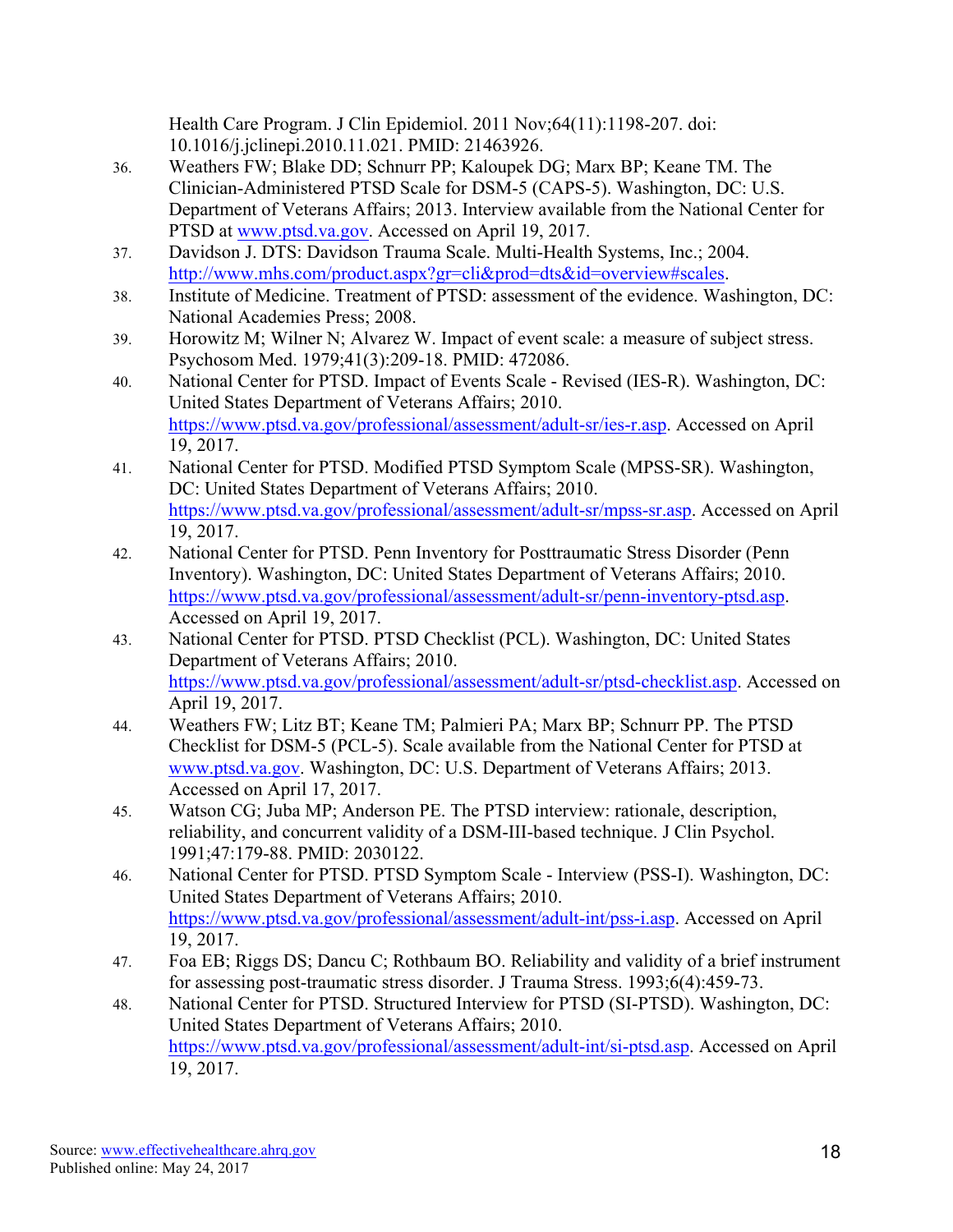49. National Center for PTSD. Structured Clinical Interview for the DSM-IV Axis I Disorders (SCID PTSD Module). Washington, DC: United States Department of Veterans Affairs; 2010. https://www.ptsd.va.gov/professional/assessment/adult-int/scidptsd-module.asp. Accessed on April 19, 2017.

#### **VI. Definition of Terms**

We will define important terms in the full report.

#### **VII. Summary of Protocol Amendments**

No protocol amendments to date.

If we need to amend this protocol, we will give the date of each amendment, describe the change, and give the rationale in this section. Changes will not be incorporated into the protocol. Example table below:

|  |  | Table 5. Example table |  |
|--|--|------------------------|--|
|--|--|------------------------|--|

| Date                                                        | Section                                                                      | Original Protocol                      | <b>Revised Protocol Rationale</b> |                                                                                                                                                                                                                                                                                                                     |
|-------------------------------------------------------------|------------------------------------------------------------------------------|----------------------------------------|-----------------------------------|---------------------------------------------------------------------------------------------------------------------------------------------------------------------------------------------------------------------------------------------------------------------------------------------------------------------|
| be the<br>effective<br>date of the<br>change in<br>protocol | This should Specify where the<br>change would be<br>found in the<br>protocol | of the original protocol. in protocol. |                                   | Describe the language Describe the change Uustify why the change will<br>improve the report. If<br>necessary, describe why the<br>change does not introduce<br>bias. Do not use<br>justification as "because"<br>the AE/TOO/TEP/Peer<br>reviewer told us to" but<br>explain what the change<br>hopes to accomplish. |

#### **VIII. Key Informants/Technical Experts and Review of Key Questions**

Key Informants are the end users of research, including patients and caregivers, practicing clinicians, relevant professional and consumer organizations, purchasers of health care, and others with experience in making health care decisions.

Technical Experts constitute a multidisciplinary group of clinical, content, and methodological experts who provide input in defining populations, interventions, comparisons, and outcomes and identify particular studies or databases to search. They are selected to provide broad expertise and perspectives specific to the topic under development.

Key Informants and Technical Experts were included in a multi-stakeholder virtual workshop by PCORI in December 2016. The workshop reviewed scoping for the updated review, prioritization of key questions, a discussion of where the evidence based has accumulated since the prior review and emerging issues in PTSD. This PTSD protocol was developed based upon findings from the multi-stakeholder virtual workshop. Key Informants and Technical Experts do not do analysis of any kind nor do they contribute to the writing of the report. They have not reviewed the report, except as given the opportunity to do so through the peer or public review mechanism.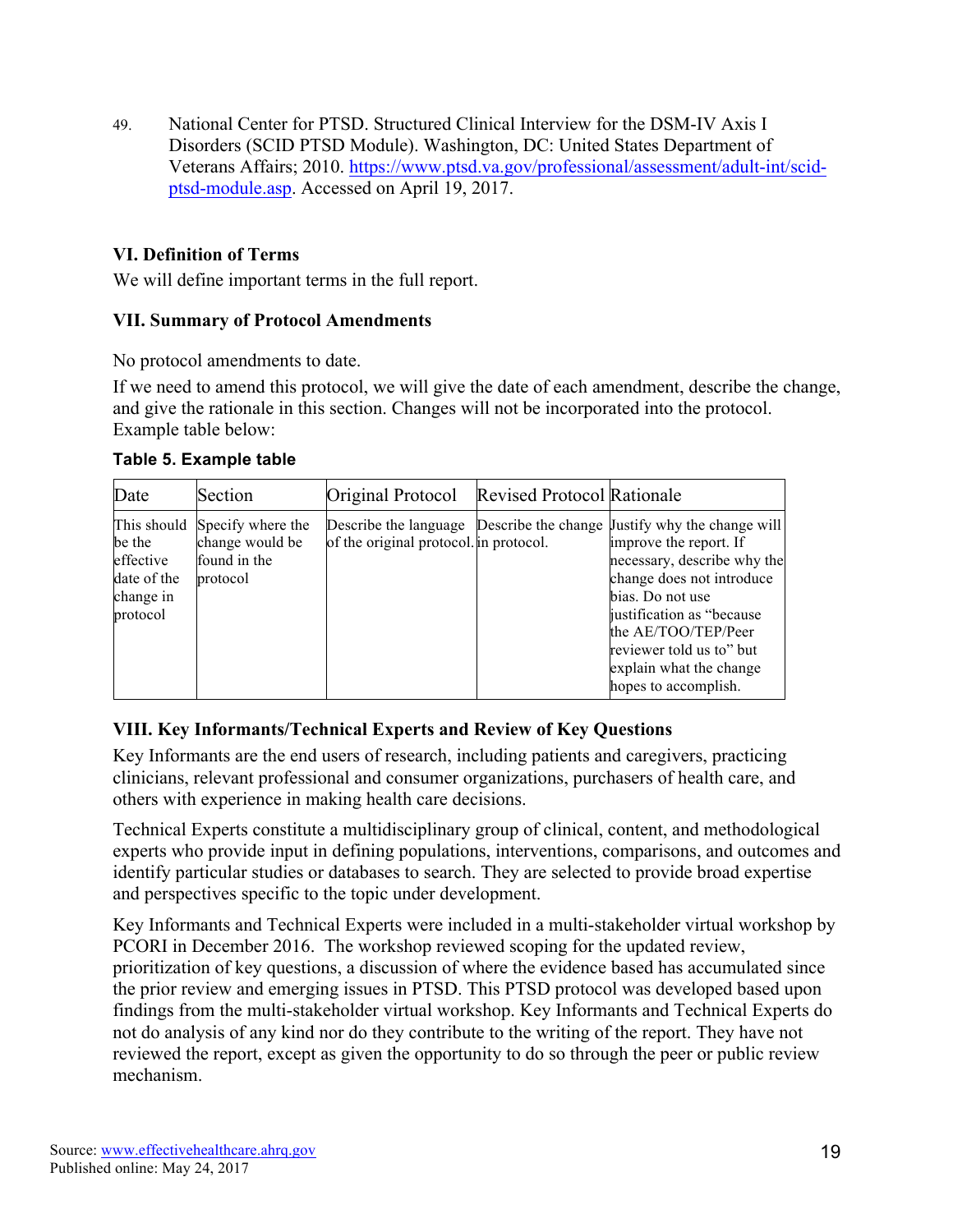#### **IX. Peer Reviewers**

Peer Reviewers, representing the diversity of perspectives included in the definition of "Key Informants" and "Technical Experts" above, are invited to provide written comments on the draft report based on their clinical, content, or methodological expertise. The EPC considers all peer review comments on the draft report in preparation of the final report. Peer Reviewers do not participate in writing or editing of the final report or other products. The final report does not necessarily represent the views of individual reviewers. The EPC will complete a disposition of all peer review comments. The disposition of comments for systematic reviews and technical briefs will be published 3 months after the publication of the evidence report.

Potential Peer Reviewers must disclose any financial conflicts of interest greater than \$10,000 and any other relevant business or professional conflicts of interest. Invited Peer Reviewers may not have any financial conflict of interest greater than \$10,000. Peer Reviewers who disclose potential business or professional conflicts of interest may submit comments on draft reports through the public comment mechanism.

## **X. EPC Team Disclosures**

No team members have financial conflicts of interest.

## **XI. Role of the Funder**

This project was completed under Contract No. HHSA290201500011I HHSA29032010T from the Agency for Healthcare Research and Quality, U.S. Department of Health and Human Services, through funds provided by a partnership with the Patient-Centered Outcomes Research Institute (PCORI). The AHRQ TOO reviewed contract deliverables for adherence to contract requirements and quality. The authors of this report are responsible for its content. Statements in the report should not be construed as endorsement by PCORI, the Agency for Healthcare Research and Quality or the U.S. Department of Health and Human Services.

## **XII. Registration**

This protocol will be registered in the international prospective register of systematic reviews (PROSPERO).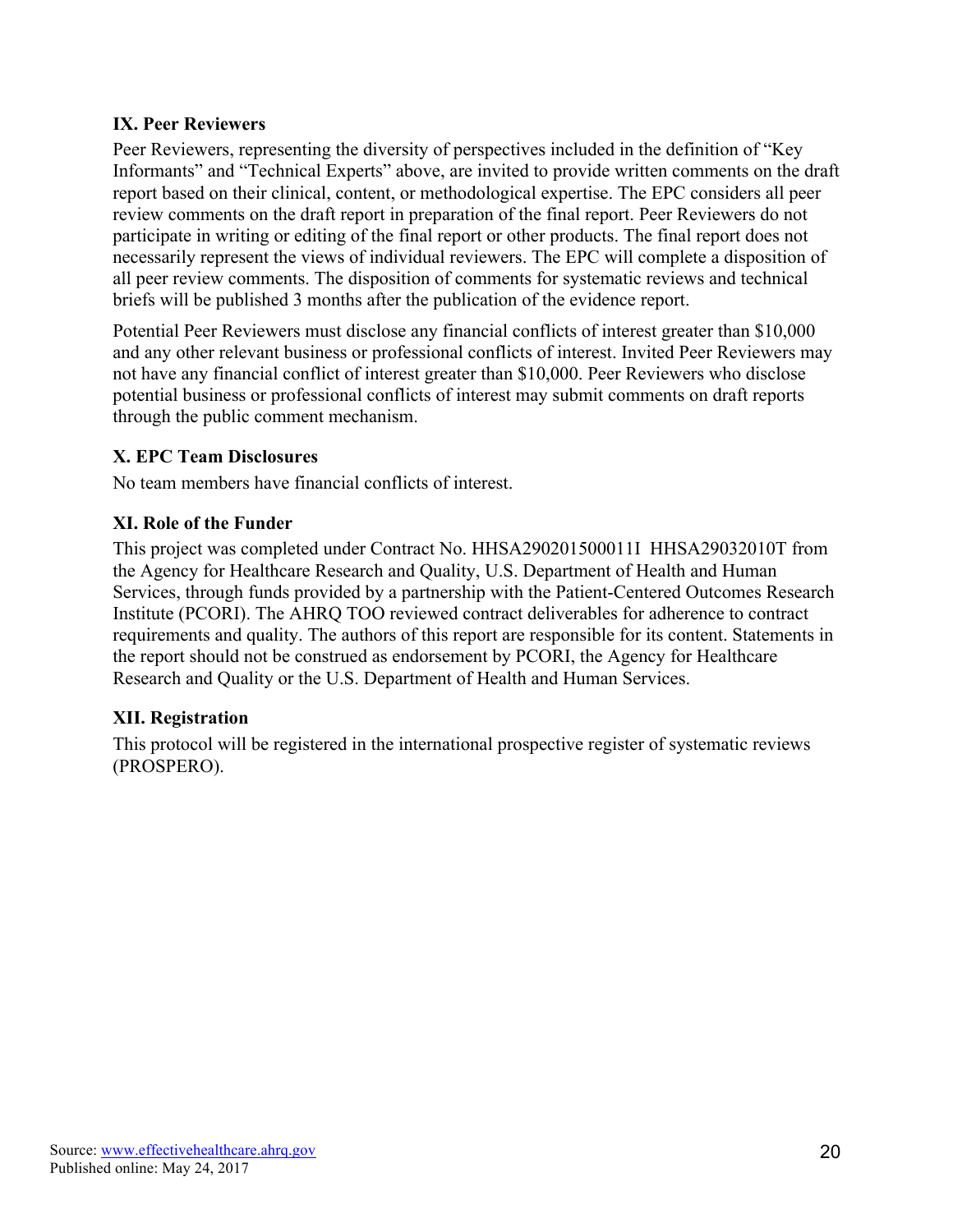|  |  |  | Appendix A. PTSD outcome measures |  |
|--|--|--|-----------------------------------|--|
|  |  |  |                                   |  |

| <b>Outcome Measure</b>                                    | Description                                                                                                                                                                                                                                                                                                                                                                                                                                             |
|-----------------------------------------------------------|---------------------------------------------------------------------------------------------------------------------------------------------------------------------------------------------------------------------------------------------------------------------------------------------------------------------------------------------------------------------------------------------------------------------------------------------------------|
| Clinician-Administered<br>PTSD Scale (CAPS) <sup>36</sup> | • Gold standard for PTSD assessment and diagnosis for military, civilian, and<br>trauma survivors.                                                                                                                                                                                                                                                                                                                                                      |
|                                                           | • 30-item structured interview that corresponds to the DSM-IV criteria for PTSD.                                                                                                                                                                                                                                                                                                                                                                        |
|                                                           | • Asks respondent to think of up to three traumatic events to keep in mind during<br>the interview.                                                                                                                                                                                                                                                                                                                                                     |
|                                                           | • Can be used to make a current or lifetime diagnosis of PTSD or to assess<br>symptoms over the past week.                                                                                                                                                                                                                                                                                                                                              |
|                                                           | • In addition to PTSD symptoms, CAPS assesses the impact of symptoms on social<br>and occupational functioning, improvement in symptoms since a previous CAPS<br>administration, overall response validity, overall PTSD severity, and frequency<br>and intensity of five associated symptoms (guilt over acts, survivor guilt, gaps in<br>awareness, depersonalization, and derealization). Separate frequency and intensity<br>scores are calculated. |
|                                                           | • 45- to 60-minute administration by trained (para) professionals.                                                                                                                                                                                                                                                                                                                                                                                      |
| Clinician-Administered<br>PTSD Scale Part 2               | • Updates CAPS with assessment of symptoms required to meet DSM-5 PTSD<br>diagnosis.                                                                                                                                                                                                                                                                                                                                                                    |
| $(CAPS-5)^{36}$                                           | • 30-item structured interview.                                                                                                                                                                                                                                                                                                                                                                                                                         |
|                                                           | • Asks respondents to think of a single index trauma to serve as the basis for<br>symptom inquiry.                                                                                                                                                                                                                                                                                                                                                      |
|                                                           | • Past week, past month, and worst month (lifetime) PTSD can be estimated.                                                                                                                                                                                                                                                                                                                                                                              |
|                                                           | • A single severity score is calculated based on symptom frequency and intensity.                                                                                                                                                                                                                                                                                                                                                                       |
|                                                           | • 45- to 60-minute administration by trained (para) professionals.                                                                                                                                                                                                                                                                                                                                                                                      |
| Davidson Trauma Scale                                     | • 17-item, self-rating scale used to assess DSM-IV PTSD criteria (B-D).                                                                                                                                                                                                                                                                                                                                                                                 |
| $(DTS)^{37}$                                              | • Each item corresponds to a DSM-IV symptom of PTSD, and each symptom is<br>rated in terms of frequency and severity.                                                                                                                                                                                                                                                                                                                                   |
|                                                           | • Can be used to screen patients at initial evaluation, evaluate psychopathology in<br>trauma victims, assess the effectiveness of treatment, and predict treatment<br>success.                                                                                                                                                                                                                                                                         |
|                                                           | • Scale covers the following types of trauma: accident, combat, sexual, criminal<br>assault, natural disaster, torture, burns, loss of property, near-death experiences,<br>and bereavement.                                                                                                                                                                                                                                                            |
|                                                           | • Approximately 10-minute administration.                                                                                                                                                                                                                                                                                                                                                                                                               |
| Diagnostic Interview                                      | • Assesses DSM III-R/IV symptomatology and can be used for PTSD diagnosis.                                                                                                                                                                                                                                                                                                                                                                              |
| Schedule (DIS) <sup>38</sup>                              | Semistructured interview.                                                                                                                                                                                                                                                                                                                                                                                                                               |
|                                                           | • Requires patient to associate each symptom with a specific traumatic event.                                                                                                                                                                                                                                                                                                                                                                           |
|                                                           | 15-minute administration by lay-trained interviewers.<br>$\bullet$                                                                                                                                                                                                                                                                                                                                                                                      |
| Impact of Events Scale<br>$(IES)^{39}$                    | • 15-item self-reported measure used to assess the frequency with which<br>experiences of "intrusions," "avoidance," and emotional numbing related to<br>stressful events occurred in the last week.                                                                                                                                                                                                                                                    |
|                                                           | • A total distress score is calculated by summing all 15 item responses.                                                                                                                                                                                                                                                                                                                                                                                |
| Impact of Events Scale-<br>Revised $(IES-R)^{40}$         | • 22-item self-report measure that assesses subjective distress caused by traumatic<br>events.                                                                                                                                                                                                                                                                                                                                                          |
|                                                           | Items correspond directly to 14 of the 17 DSM-IV symptoms of PTSD.<br>$\bullet$                                                                                                                                                                                                                                                                                                                                                                         |
| Los Angeles Symptom<br>Checklist $(LASC)^{38}$            | • 43-item self-report measure used to assess PTSD symptoms and associated<br>features, including signs of distress and functional problems.                                                                                                                                                                                                                                                                                                             |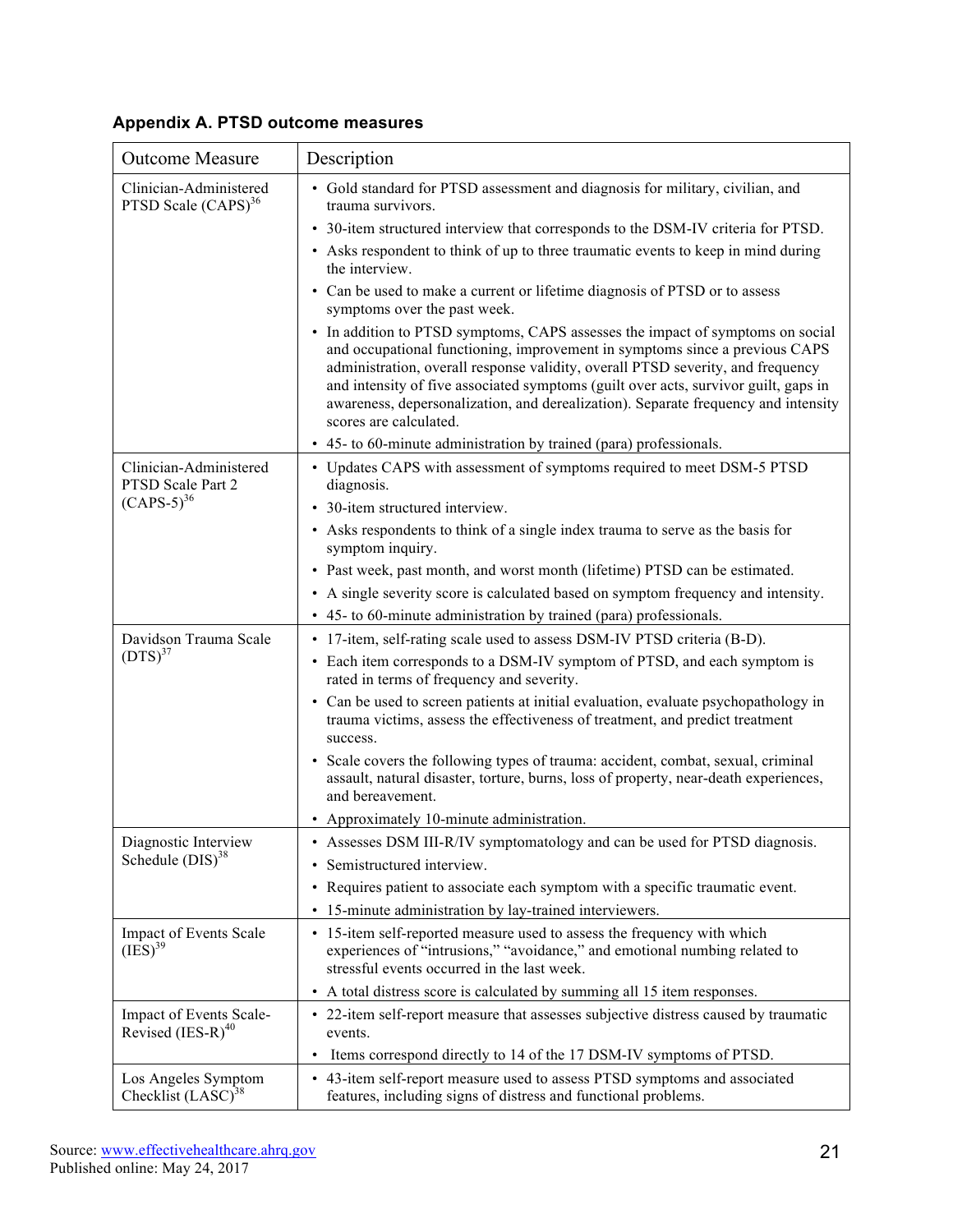| <b>Outcome Measure</b>                                                            | Description                                                                                                                                                                                                                                                                                                                                                             |
|-----------------------------------------------------------------------------------|-------------------------------------------------------------------------------------------------------------------------------------------------------------------------------------------------------------------------------------------------------------------------------------------------------------------------------------------------------------------------|
| Minnesota Multiphasic<br>Personality Inventory,<br>Keane PTSD Scale <sup>38</sup> | • Self-report questionnaire.<br>• Originally composed of 29 items, revised for MMPI-2 by deleting three item<br>repetitions.<br>• 46 MMPI items.<br>• Norms available for different populations.                                                                                                                                                                        |
| Mississippi Scale for<br>Combat-related PTSD (M-<br>$PTSD)^{38}$                  | • 35-item self-report questionnaire used to assess DSM-III combat-related PTSD<br>and related features (depression, suicidality, and substance abuse).<br>10- to 15-minute administration.<br>$\bullet$                                                                                                                                                                 |
| Modified PTSD Symptom<br>Scale (MPSS-SR) <sup>41</sup>                            | • 17-item self-report measure that assesses the 17 DSM-III-R symptoms of PTSD.<br>• This scale is a modification of the PTSD Symptom Scale.<br>• The major modifications are that the items are not keyed to any particular<br>traumatic event and that the MPSS-SR includes severity ratings in addition to the<br>original measure's frequency ratings for each item. |
|                                                                                   | • It can be used to make a preliminary determination of the diagnosis of PTSD<br>using either DSM-III-R criteria or a frequency, severity, or total score cutoff<br>scores.                                                                                                                                                                                             |
| Penn Inventory for<br>Posttraumatic Stress <sup>38, 42</sup>                      | • It can be scored as a continuous measure of PTSD symptom severity.<br>• 26-item self-report questionnaire primarily used with male patients, including<br>accident victims, veterans, and general psychiatric patients.                                                                                                                                               |
|                                                                                   | • It does not assess all of the 17 DSM symptoms of PTSD and includes items that<br>are not directly related to DSM criteria (e.g., self-knowledge).                                                                                                                                                                                                                     |
| Posttraumatic Diagnostic<br>Scale (PTDS) <sup>38</sup>                            | • 17 questions, including 12-item checklist of traumatic events used to assess DSM-<br>IV PTSD criteria.                                                                                                                                                                                                                                                                |
|                                                                                   | • Assesses frequency of PTSD symptoms in the past month and self-ratings of<br>impairment across 9 areas of functioning.<br>• Has been validated across several populations, including combat veterans and                                                                                                                                                              |
|                                                                                   | sexual and nonsexual-assault survivors.                                                                                                                                                                                                                                                                                                                                 |
| PTSD Checklist (PCL) for<br>$DSM-IV^{43}$                                         | • 17-item self-report measure of the 17 DSM-IV symptoms of PTSD.<br>• The PCL has been used to screen individuals for PTSD, diagnose PTSD, and<br>monitor symptom change during and after treatment.                                                                                                                                                                    |
|                                                                                   | • There are three versions of the PCL for DSM-IV: PCL-M (military), PCL-C<br>(civilian), and PCL-S (specific).<br>• 5- to 10-minute administration.                                                                                                                                                                                                                     |
| PTSD Checklist for DSM-<br>$5^{44}$ (PCL-5)                                       | • 20-item self-report measure of the 20 DSM-5 symptoms of PTSD.                                                                                                                                                                                                                                                                                                         |
|                                                                                   | • The PCL-5 can be used to make provisional PTSD diagnoses, screen for PTSD, or<br>monitor symptom change before and after treatment.                                                                                                                                                                                                                                   |
|                                                                                   | • There is only one version of the PCL-5; it is most similar to the PCL-S for DSM-<br>IV.                                                                                                                                                                                                                                                                               |
|                                                                                   | • 5- to 10-minute administration.                                                                                                                                                                                                                                                                                                                                       |
|                                                                                   | • Can be administered in three formats.                                                                                                                                                                                                                                                                                                                                 |
|                                                                                   | • Score should be interpreted by a clinician.                                                                                                                                                                                                                                                                                                                           |
| PTSD Interview (PTSD-<br>$I)^{38, 45}$                                            | • Structured clinical interview.                                                                                                                                                                                                                                                                                                                                        |
|                                                                                   | • Patients given a copy of scale to read along with interviewer and asked to give<br>subjective ratings for each symptom.                                                                                                                                                                                                                                               |
|                                                                                   | • Administered by trained subprofessionals.                                                                                                                                                                                                                                                                                                                             |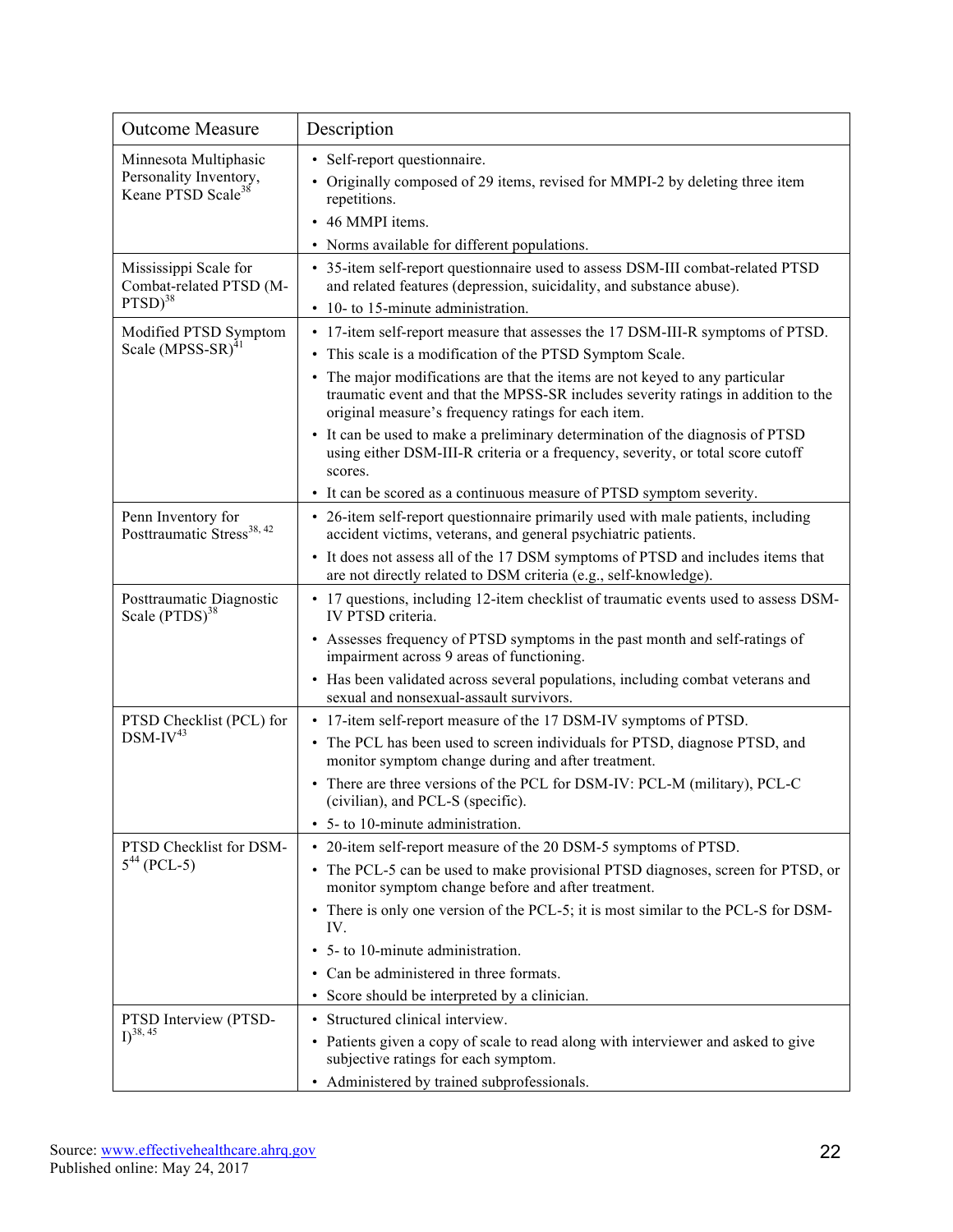| <b>Outcome Measure</b>                                         | Description                                                                                                                                                                                          |
|----------------------------------------------------------------|------------------------------------------------------------------------------------------------------------------------------------------------------------------------------------------------------|
| PTSD Symptom Scale-<br>Interview (PSS-I) <sup>46</sup>         | • 17-item semistructured interview that assesses the presence and severity of DSM-<br>IV PTSD symptoms related to a single identified traumatic event in individuals<br>with a known trauma history. |
|                                                                | • Each item is assessed with a brief, single question.                                                                                                                                               |
|                                                                | • Interviewees are asked about symptoms they have experienced in the past 2<br>weeks.                                                                                                                |
|                                                                | • Approximately 20-minute administration.                                                                                                                                                            |
| PTSD Symptom Scale-<br>Self-report Version (PSS-<br>$SR)^{47}$ | • 17-item scale used to diagnose PTSD according to DSM-III-R criteria.                                                                                                                               |
|                                                                | • Assess the severity of PTSD symptoms (consist of the same 17 items as the PSS-<br>$\Gamma$                                                                                                         |
| Structured Interview for                                       | • Assesses the 17 PTSD symptoms as well as survival and behavioral guilt.                                                                                                                            |
| PTSD (SI-PTSD or SIP) <sup>48</sup>                            | For each item, the interviewer assigns a severity rating that reflects both<br>$\bullet$<br>frequency and intensity.                                                                                 |
|                                                                | • Item responses can be used to make a determination about whether patient's<br>symptoms meet DSM criteria B, C, and D for PTSD.                                                                     |
|                                                                | • 20- to 30-minute administration.                                                                                                                                                                   |
| <b>Structured Clinical</b><br>Interview (SCID) PTSD            | • Semistructured interview used to assess the prevalence, absence, and subthreshold<br>presence of PTSD used across trauma populations.                                                              |
| Module <sup>38, 49</sup>                                       | • It consists of separate modules corresponding to categories of diagnoses.                                                                                                                          |
|                                                                | • 25-minute administration.                                                                                                                                                                          |
| Symptom Checklist-90-<br>Revised $(SCL-90-R)^{38}$             | • 90-item self-report questionnaire used to assess a broad range of psychological<br>problems, symptoms of psychopathology, patient progress, and treatment<br>outcomes.                             |
|                                                                | • 12- to 15-minute administration.                                                                                                                                                                   |

DSM = *Diagnostic and Statistical Manual*; PTSD = posttraumatic stress disorder.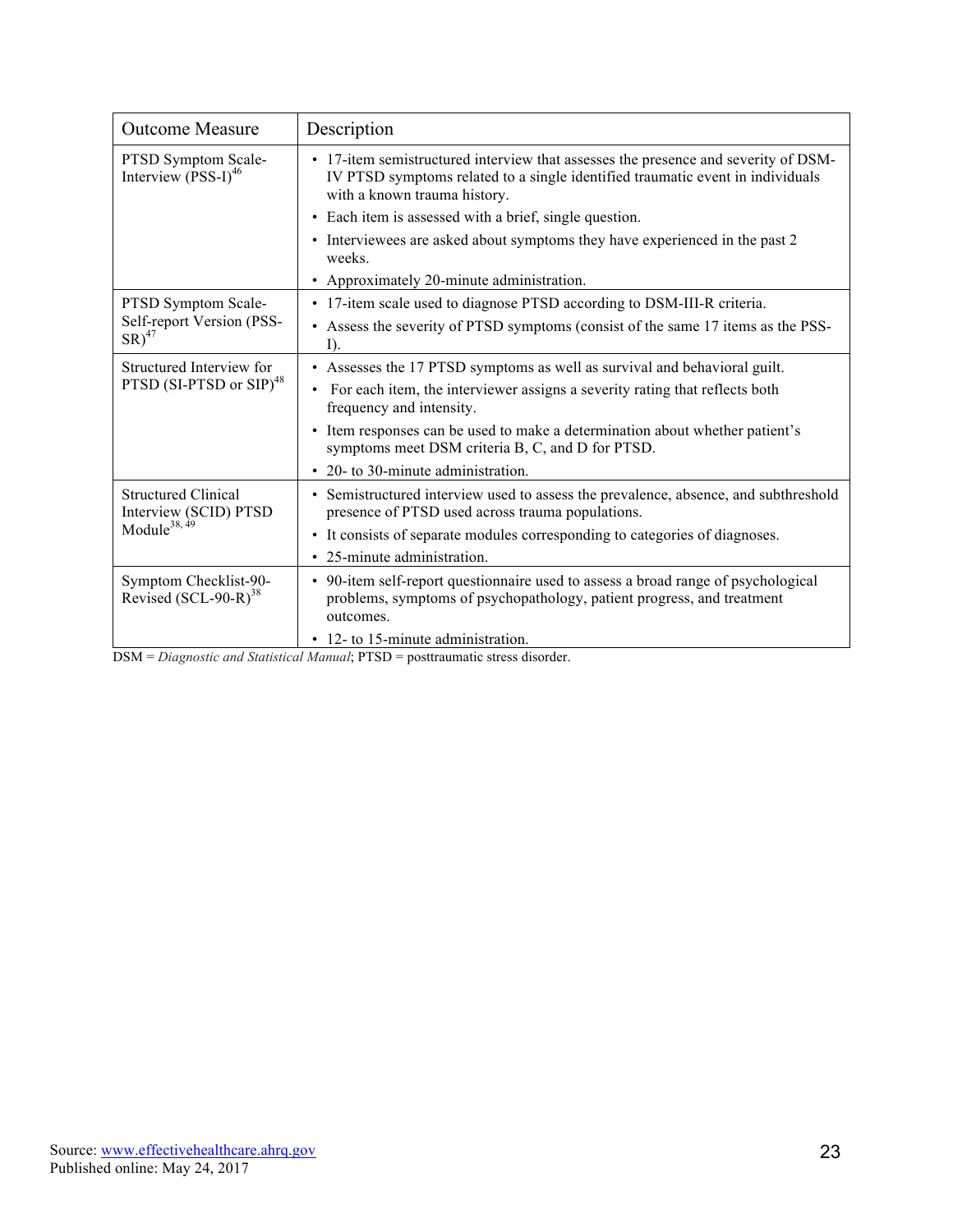# **Appendix B. PubMed search strategy**

| Search | Query                                                                                                                                                                                                                                                                                                                                                                                                                                                                                                                                                                                                                                                                                                                                                                                                                                                                                                                                                                                                                                                                                                                                                                                                                                                                                                                                                                                                                                                                                                                                                                                                                                                                                                               |
|--------|---------------------------------------------------------------------------------------------------------------------------------------------------------------------------------------------------------------------------------------------------------------------------------------------------------------------------------------------------------------------------------------------------------------------------------------------------------------------------------------------------------------------------------------------------------------------------------------------------------------------------------------------------------------------------------------------------------------------------------------------------------------------------------------------------------------------------------------------------------------------------------------------------------------------------------------------------------------------------------------------------------------------------------------------------------------------------------------------------------------------------------------------------------------------------------------------------------------------------------------------------------------------------------------------------------------------------------------------------------------------------------------------------------------------------------------------------------------------------------------------------------------------------------------------------------------------------------------------------------------------------------------------------------------------------------------------------------------------|
| #1     | Search ("Stress Disorders, Post-Traumatic"[Mesh] OR "post-traumatic stress disorder"[All Fields] OR<br>"post-traumatic stress disorders"[All Fields] OR "posttraumatic stress disorder"[All Fields] OR<br>"posttraumatic stress disorders"[All Fields] OR (disorder* AND "post-traumatic"[tiab]) OR "Stress<br>Disorders, Traumatic"[Mesh:NOEXP] OR "Combat Disorders"[Mesh] OR PTSD) OR "stress<br>disorder"[All Fields] OR "traumatic event"[All Fields] OR "traumatic incident"[All Fields])                                                                                                                                                                                                                                                                                                                                                                                                                                                                                                                                                                                                                                                                                                                                                                                                                                                                                                                                                                                                                                                                                                                                                                                                                     |
| #2     | Search (("implosive therapy"[MeSH Terms] OR "implosive therapy"[All Fields] OR ("exposure"[tiab]<br>AND ("therapy"[tiab] OR "psychotherapy"[tiab])) OR "imaginal exposure" OR "Biofeedback,<br>Psychology"[Mesh] OR biofeedback or neurofeedback OR "Relaxation Therapy"[Mesh] OR<br>"relaxation training"[All Fields] OR "cognitive therapy"[MeSH] OR cognitive restructur*[tiab] OR<br>cognitive processing therap*[tiab] OR "Adaptation, Psychological"[Mesh] OR coping skill*[tiab] OR<br>"stress inoculation" OR "assertiveness training" OR (psychodynamic[All Fields] AND<br>("therapy"[Subheading] OR "therapy"[All Fields] OR "therapeutics"[MeSH Terms] OR<br>"therapeutics"[All Fields])) OR (psychodynamic[All Fields] AND ("psychotherapy"[MeSH Terms]<br>OR "psychotherapy"[All Fields])) OR (("psychoanalytic"[All Fields] AND "psychotherapy"[All<br>Fields]) OR "psychoanalytic psychotherapy"[All Fields]) OR (("psycho-analytic"[All Fields] AND<br>"psychotherapy"[All Fields]) OR "psycho-analytic psychotherapy"[All Fields]) OR (("psycho-<br>analytic"[All Fields] AND "psychotherapy"[All Fields]) OR "psycho-analytic psychotherapy"[All<br>Fields]) OR "psychoanalytic therapy" OR "psycho-analytic therapy" OR "Eye Movement<br>Desensitization Reprocessing"[MeSH] OR "EMDR"[tiab] OR "Psychotherapy"[Mesh] OR "brief<br>eclectic psychotherapy" OR "interpersonal therapy" OR "interpersonal psychotherapy" OR "family<br>therapy"[tiab] OR "marital therapy"[tiab] OR "group therapy" OR "group psychotherapy" OR "group<br>psychological therapy" OR "Hypnosis" [Mesh] OR hypnotherapy OR "energy psychology" [All Fields]<br>OR EFT OR "emotional freedom techniques"[All Fields]) |
| #3     | Search $(\#1 \text{ and } \#2)$                                                                                                                                                                                                                                                                                                                                                                                                                                                                                                                                                                                                                                                                                                                                                                                                                                                                                                                                                                                                                                                                                                                                                                                                                                                                                                                                                                                                                                                                                                                                                                                                                                                                                     |
| #4     | Search ("Benzodiazepines"[Mesh] OR "Antidepressive Agents, Tricyclic"[Pharmacological Action]<br>OR "Anticonvulsants"[Pharmacological Action] OR "Adrenergic alpha-Antagonists"[Pharmacological<br>Action] OR "Antipsychotic Agents"[Pharmacological Action] OR "Antidepressive<br>Agents"[Pharmacological Action])                                                                                                                                                                                                                                                                                                                                                                                                                                                                                                                                                                                                                                                                                                                                                                                                                                                                                                                                                                                                                                                                                                                                                                                                                                                                                                                                                                                                 |
| $#5$   | Search ("Serotonin Uptake Inhibitors" [Mesh] OR "Serotonin Uptake Inhibitors" [Pharmacological<br>Action] OR "Serotonin and Noradrenaline Reuptake Inhibitors"[Mesh] OR SSRI* OR SNRI* OR<br>"citalopram" OR "escitalopram" OR "fluoxetine" OR "fluvoxamine" OR "paroxetine" OR "sertraline"<br>OR "desvenlafaxine" OR "venlafaxine" OR "duloxetine" OR "imipramine" OR "amitriptyline" OR<br>"desipramine" OR "bupropion" OR "mirtazapine" OR "nefazodone" OR "trazodone" OR "prazosin"<br>OR "olanzapine" OR "risperidone" OR "benzodiazepines" [MeSH] OR "alprazolam" OR "diazepam"<br>OR "lorazepam" OR "clonazepam" OR "topiramate" OR "tiagabine" OR "lamotrigine" OR<br>"carbamazepine" OR "divalproex" OR "ziprasidone" OR "aripiprazole" OR "quetiapine")                                                                                                                                                                                                                                                                                                                                                                                                                                                                                                                                                                                                                                                                                                                                                                                                                                                                                                                                                  |
| #6     | Search $(\#4 \text{ or } \#5)$                                                                                                                                                                                                                                                                                                                                                                                                                                                                                                                                                                                                                                                                                                                                                                                                                                                                                                                                                                                                                                                                                                                                                                                                                                                                                                                                                                                                                                                                                                                                                                                                                                                                                      |
| #7     | Search $(\#1 \text{ and } \#6)$                                                                                                                                                                                                                                                                                                                                                                                                                                                                                                                                                                                                                                                                                                                                                                                                                                                                                                                                                                                                                                                                                                                                                                                                                                                                                                                                                                                                                                                                                                                                                                                                                                                                                     |
| #8     | Search $(\#3 \text{ or } \#7)$                                                                                                                                                                                                                                                                                                                                                                                                                                                                                                                                                                                                                                                                                                                                                                                                                                                                                                                                                                                                                                                                                                                                                                                                                                                                                                                                                                                                                                                                                                                                                                                                                                                                                      |
| #9     | Search (#3 or #7) Filters: Humans                                                                                                                                                                                                                                                                                                                                                                                                                                                                                                                                                                                                                                                                                                                                                                                                                                                                                                                                                                                                                                                                                                                                                                                                                                                                                                                                                                                                                                                                                                                                                                                                                                                                                   |
| #10    | Search (#3 or #7) Filters: Humans; English                                                                                                                                                                                                                                                                                                                                                                                                                                                                                                                                                                                                                                                                                                                                                                                                                                                                                                                                                                                                                                                                                                                                                                                                                                                                                                                                                                                                                                                                                                                                                                                                                                                                          |
| #11    | Search (#3 or #7) Filters: Humans; English; Adult: 19+ years                                                                                                                                                                                                                                                                                                                                                                                                                                                                                                                                                                                                                                                                                                                                                                                                                                                                                                                                                                                                                                                                                                                                                                                                                                                                                                                                                                                                                                                                                                                                                                                                                                                        |
| #12    | Search $(\#11$ NOT (letter[pt] OR newspaper article[pt] OR editorial[pt] OR comment[pt]))                                                                                                                                                                                                                                                                                                                                                                                                                                                                                                                                                                                                                                                                                                                                                                                                                                                                                                                                                                                                                                                                                                                                                                                                                                                                                                                                                                                                                                                                                                                                                                                                                           |
| #13    | Search (((randomized[title/abstract] OR randomised[title/abstract]) AND controlled[title/abstract]<br>AND trial[title/abstract]) OR (controlled[title/abstract] AND trial[title/abstract]) OR "controlled                                                                                                                                                                                                                                                                                                                                                                                                                                                                                                                                                                                                                                                                                                                                                                                                                                                                                                                                                                                                                                                                                                                                                                                                                                                                                                                                                                                                                                                                                                           |